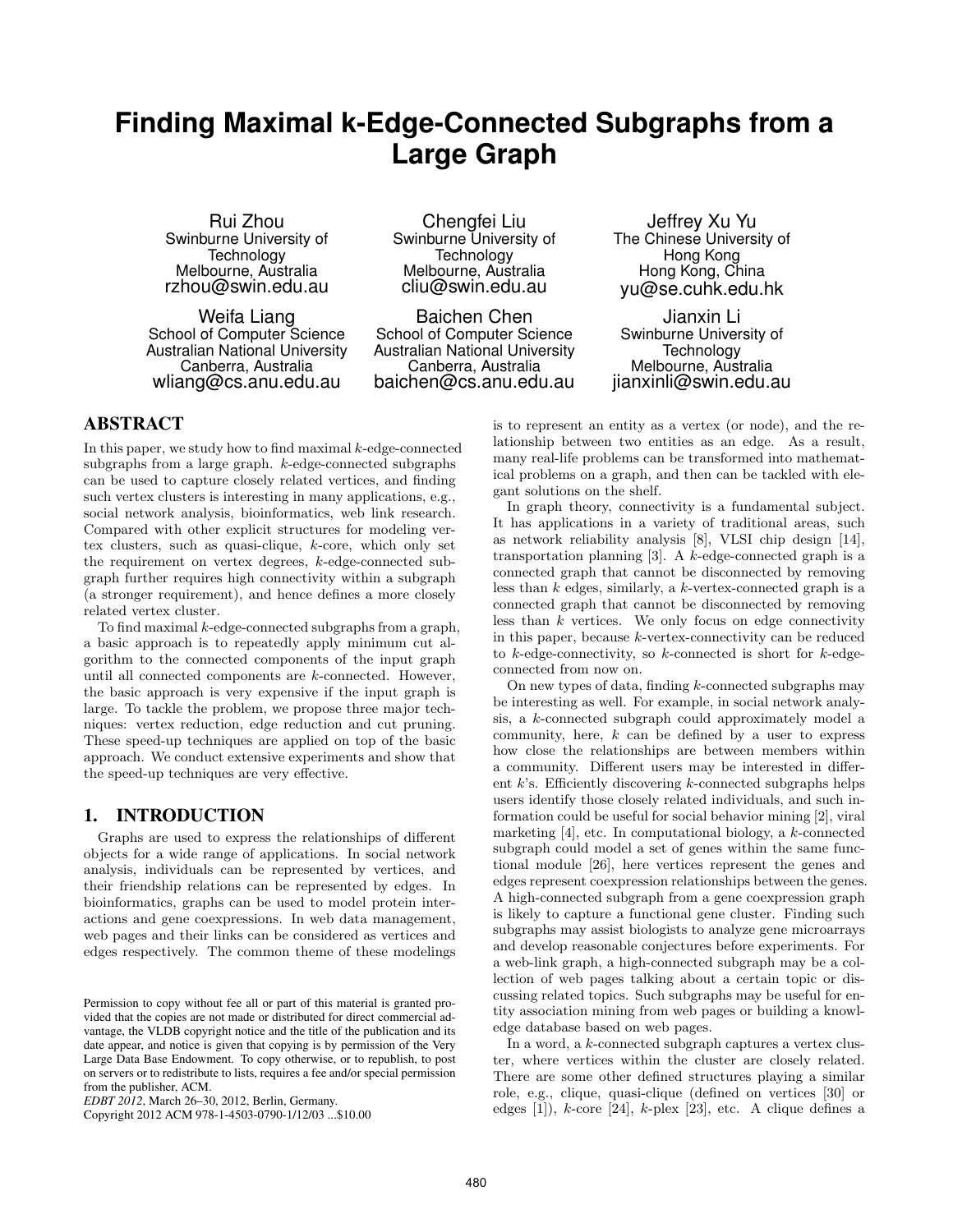structure where every vertex is connected to the other vertices within the structure. Quasi-clique is a relaxed form of clique, and it asks a vertex to connect with other vertices connection is a vertex to connect with our connect with our connect with our connected to at least  $[\alpha, (n-1)]$ quasi-clique, each vertex is connected to at least  $\lceil \gamma \cdot (n-1) \rceil$ other vertices. In a <sup>k</sup>-core, each vertex is connected to at least  $k$  other vertices. Similarly, in a *n*-vertex  $k$ -plex, each vertex is connected to at least  $(n - k)$  vertices. After all, in presence of these existing explicit structures, why do we need to study k-connected subgraphs? We explain it in the next paragraph.<br>Firstly, cliques are too strong, because, in many real sce-

narios, it is unlikely that every entity would have a link to every other entity within the cluster. On the other hand, every other entity with the core, k-plex are sort of weak in some situations. For example in Fig. 1(a) an 8-vertex graph is ations. For example, in Fig. 1 (a), an 8-vertex graph is a  $3/7$ -quasi-clique (defined on vertices), because each vertex is connected to at least three of the other vertices in the graph. Fig. 1 (b) is also a  $3/7$ -quasi-clique. Comparing Fig 1 (a) and Fig 1 (b), they are both  $3/7$ -quasi-cliques, having the same number of vertices and edges, and the same degree on each vertex. However, it is more appropriate to say: Fig. 1 (a) contains one vertex cluster while Fig. 1 (b) contains two vertex clusters. In Fig. 1 (c), the whole graph is a 5-core, because each vertex is connected to at least five other vertices. Its subgraph  ${A,B,C,D,E,F}$  (in a dashed rectangle) is also a 5-core. Comparing Fig. 1 (c) and its subgraph  $\{A,B,C,D,E,F\}$ , they are both 5-cores, but Fig. 1  $(c)$  should be considered as two vertex clusters  $k$ -plex is (c) should be considered as two vertex clusters. <sup>k</sup>-plex is similar to  $k$ -core, and has a similar problem.<br>The above discussion reminds us that connectivity in a

subgraph is not negligible. Unfortunately, most existing defined structures are based on node degrees, ignoring the connectivity within the defined subgraph. It is well-known that checking connectivity is more expensive than checking node degrees. As a result, an efficient approach to discover  $k$ -connected subgraph is highly sought after. In this<br>paper, we aim to find all maximal k-connected subgraphs paper, we aim to find all *maximal* <sup>k</sup>*-connected subgraphs*, that is, k-connected subgraphs not contained in other <sup>k</sup>-Section 2), otherwise (if not maximal) we can find too many  $k$ -connected subgraphs.<br>
To guarantee the resulting subgraphs are  $k$ -connected.

To guarantee the resulting subgraphs are  $k$ -connected, cut-based processing steps are unavoidable. A basic approach is to repeatedly run a minimum cut algorithm on the connected components of the input graph, and decompose the connected components if a less-than-k cut can be found,<br>until all connected components are k-connected. Such soluuntil all connected components are *k*-connected. Such solution is acceptable on smaller graphs, but is very expensive on large graphs. To tackle the problem, we design a set of speed-up methods. On one hand, we try to reduce the size of graph so that any cut algorithm can run faster on smaller graphs. This includes vertex reduction and edge reduction. On the other hand, we introduce some pruning conditions. with which we can tell directly whether a connected compoment is  $k$ -connected or not.<br>We summarize our contributions as follows:

- We show that  $k$ -connected subgraphs may be a better means to model node clusters, compared with some existing models, such as  $k$ -cores and quasi-cliques.
- We propose a basic minimum-cut-based approach to find maximal <sup>k</sup>-connected subgraphs. More impor-



Figure 1: Compare k-connected subgraph with other structures

tantly, we propose three speed-up methods, *node reduction*, *edge reduction* and *cut pruning* that can draproach. The correctness of the speed-up methods are proved theoretically.  $\mathbf{p}$ 

• We conduct extensive experiments to test the algo-<br>rithm performance when applying node reduction, edge reduction and cut pruning on top of the basic approach. The experiment results confirm that the speedproach. The experiment results confirm that the speedup methods are very effective.

Here is a roadmap of this paper. In Section 2, we provide a formal definition of the problem, and introduce some necessary notations. In Section 4, we introduce vertex reduction and show its correctness. Edge reduction is introduced in Section 5. In Section 6, we introduce how to avoid cutting a connected component and how to cut a connected component into two halves earlier. Experiment results are shown in Section 7. Related works and conclusions are in Section  $8$ and Section 9. respectively and  $\mathbf{r}$  respectively.

#### **2. PRELIMINARIES**

rected graph  $G = (V, E)$ , where V is a set of vertices and E<br>is a set of edges between vertices Normally V represents is a set of edges between vertices. Normally, <sup>V</sup> represents entities and  $E$  represents the relationships between entities.<br>In real world, there may be different types of relationships between two entities, but in this paper, we do not distinguish the types of relationships. That means, as long as two entities are related, no matter how many types of relations there are, we consider the two entities are connected by a single edge.

A graph G is k-connected (short for k-edge-connected) if the removal of any up to  $k-1$  edges does not make G if the removal of any up to  $k-1$  edges does not make G disconnected, and there exists an edge set  $E_{cut}$  with  $|E_{cut}| =$  $k$  whose removal will make  $G$  disconnected. The edge set  $E_{cut}$  is called the cutset of a minimum cut. Note that G may have more than one minimum cut.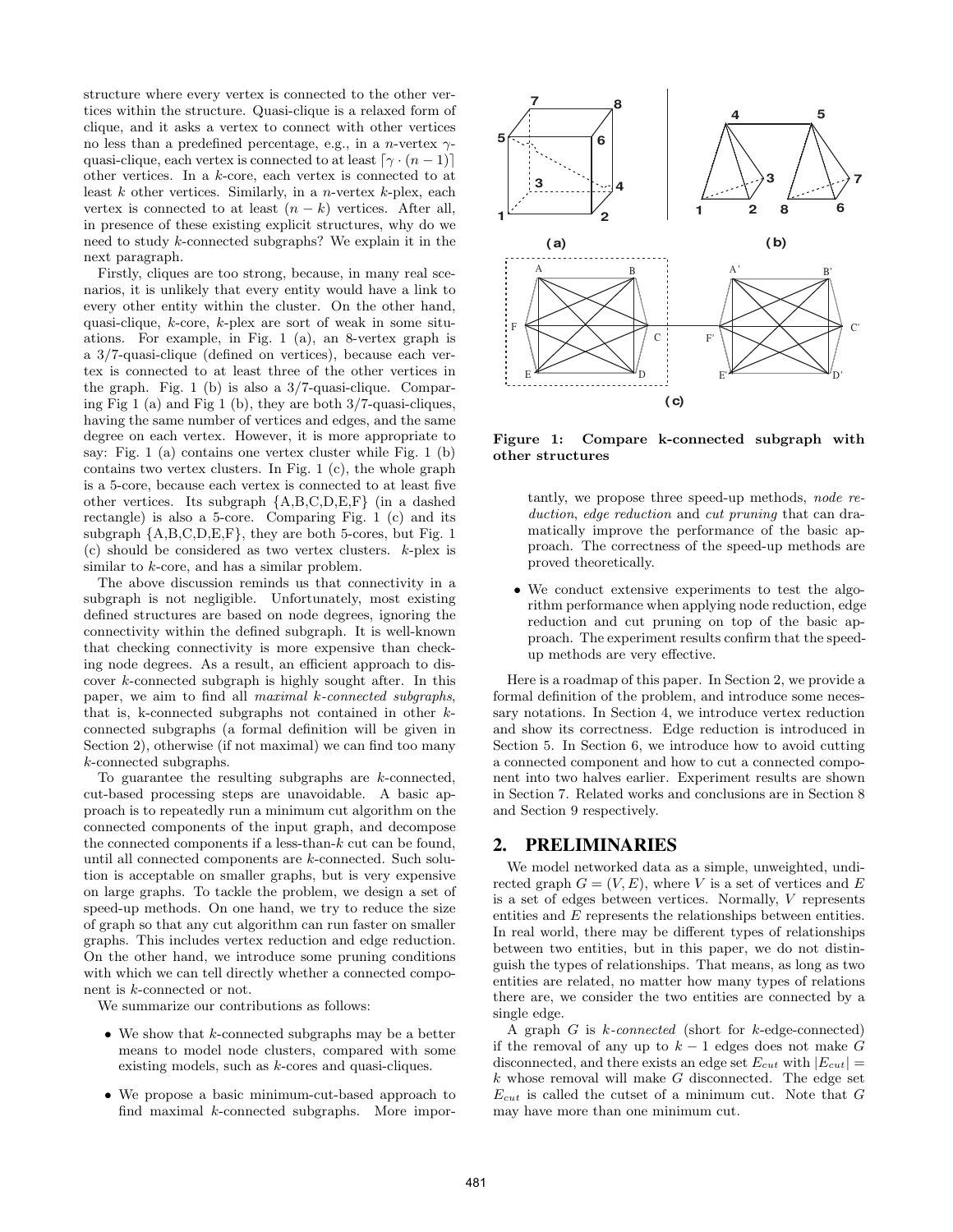A graph  $G_s = (V_s, E_s)$  is called an *induced subgraph* of a graph  $G = (V, E)$ , when  $V_s \subseteq V$ ,  $E_s \subseteq (V_s \times V_s) \cap E$ , and for any two vertecies  $x, y \in V_s$ , edge  $(x, y) \in E_s$  if and only if  $(x, y) \in E$ . Usually, an induced subgraph with vertex set  $V_s$  from G is denoted as  $G[V_s]$ .

A subgraph  $G_s = (V_s, E_s)$  is a *maximal* k-connected sub*graph* of <sup>G</sup>, if there does not exist another <sup>k</sup>-connected subgraph  $G'_s = (V'_s, E'_s)$ , such that  $V_s \subseteq V'_s$  and  $E'_s \subseteq E_s$ . Approximately it implies that a maximal k-connected subgraph is parently, it implies that a maximal  $k$ -connected subgraph is an induced subgraph.

The problem we will study in this paper is, given a graph G and a user-specified integer k, how to find all maximal<br>  $k$ -connected subgraphs from G efficiently  $k$ -connected subgraphs from  $G$  efficiently.

# **3. BASIC APPROACH**

mal k-connected subgraphs. Important speed-up techniques<br>will be introduced in Section 4, 5 and 6. will be introduced in Section 4, 5 and 6.<br>The idea of the basic approach is to repeatedly apply any

minimum cut algorithm to the graph until each connected component is either a single vertex or a  $k$ -connected sub-<br>graph Algorithm 1 describes the process. Throughout the process,  $R_0$  stores the intermediate results for the graph de-<br>composition i.e. the produced connected components. If a produced connected component  $G_1$  is at least k-connected,<br>it will be added into the result set R (line 8); otherwise  $G_2$ . it will be added into the result set R (line 8); otherwise,  $G_1$ will be decomposed into two pieces  ${G_2, G_3}$  and added into  $R_0$  for later inspection (line 5-6). Theorem 1 guarantees the correctness of the algorithm. correctness of the algorithm.

Theorem 1. *Given a graph* <sup>G</sup> *and a connectivity threshold* k*, Algorithm 1 correctly finds all maximal* k*-connected subgraphs from* G*.*

PROOF. Obviously, all subgraphs in the result set  $R$  are <sup>k</sup>-connected. We need to show each of them is maximal as well. Suppose a graph  $G_0 = (V_0, E_0) \in R$  is not maximal, then there must be a maximal  $k$ -connected subgraph  $G_{max} = (V_{max}, E_{max})$  such that  $V_0 \subset V_{max}$ , and there must also exist a cut in a certain loop produced by the step 3, which separates a vertex (or some vertices) in  $V_{max}$  away<br>from  $V_0$ . However such a cut cannot exist because  $G[V]$ from  $V_0$ . However, such a cut cannot exist, because  $G[V_{max}]$ is supposed to be  $k$ -connected. As a result,  $G_0$  should be maximal.

To show Algorithm 1 has found "all" maximal k-connected<br>subgraphs: let  $(v_1, v_0)$  be an edge in a k-connected subgraph subgraphs: let  $(v_1, v_2)$  be an edge in a k-connected subgraph, since  $v_1$  and  $v_2$  are k-connected,  $(v_1, v_2)$  cannot be removed in the first loop (line 3-9) in Algorithm 1. Similarly,  $(v_1, v_2)$ cannot be removed in later loops. As a result,  $(v_1, v_2)$  will not be removed by Algorithm 1. This completes the proof of the "all" part. The theorem thus is correct.  $\Box$ of the "all" part. The theorem thus is correct.

In Algorithm 1, the critical step is Step 3, i.e. perform-<br>ing a cut-based algorithm on a graph. In fact, it is likely  $\frac{1}{\text{total}}$  that the cut-based algorithm cannot be avoided because k-<br>connectivity needs to be guaranteed on the resulting subconnectivity needs to be guaranteed on the resulting subgraphs. As a result, if we can speed up the cut-step (Step  $g_{\text{c}}$ , the k-connected subgraph discovery process can be ac-<br>celerated. It is obvious that a fast minimum cut algorithm celerated. It is obvious that a fast minimum cut algorithm the time, we constrain ourselves to a general minimum cut algorithm, because we aim to design a framework to accommodate any minimum cut algorithm, not a particular one. modern complete and modern contract and particular one. As such, if a novel minimum cut algorithm would be found,

#### Algorithm 1 Basic Algorithm

**Input:** a graph  $G$ , connectivity threshold  $k$ ;<br>**Output:** a set of maximal  $k$ -connection

a set of maximal  $k$ -connected subgraphs R;

- 1:  $R_0 := \{G\};$
- 2: for each subgraph  $G_1(V_1, E_1)$  ( $|V_1| \neq 1$ ) in  $R_0$  do 3: find a minimum cut of  $G_1$  (with cutset  $E_{cut}$ )
- find a minimum cut of  $G_1$  (with cutset  $E_{cut}$ ) using any minimum cut algorithm;
- 4: if  $|E_{cut}| < k$  then<br>5: cut  $G_1$  into  $G_2$   $G_3$  by rem
- 5: cut  $G_1$  into  $G_2$ ,  $G_3$  by removing  $E_{cut}$ ;<br>6:  $R_0 := R_0 \cup \{G_2, G_3\} \{G_1\};$
- 6:  $R_0 := R_0 \cup \{G_2, G_3\} \{G_1\};$ <br>7: else
- 7: else<br>8:  $R$
- 8:  $R := R \cup \{G_1\};$ <br>9: **end if**

 $9:$  end if  $0:$  end for

10: end for<br> $11:$  return

11:  $return R$ ;

it could then be plugged into our framework without any ber of minimum cut algorithms to choose from, we suggest one minimum cut algorithm and explain the reason in Section 6. Given a general minimum cut algorithm, we briefly discuss some ideas to accelerate the cut algorithm on graph  $G_1$ , the details will be unfolded in Section 4, 5, 6:

- Reduce the size of  $G_1$ : The performance of most min-<br>imum cut algorithms are affected by the size of the graph, i.e. the number of vertices and the number of edges. Therefore, it is desirable if we can safely reduce the size of  $G_1$  without affecting its connectivity, or<br>exactly speaking without affecting the k-connectivity exactly speaking without affecting the <sup>k</sup>-connectivity of those maximal *k*-connected subgraphs of  $G_1$ . Consequently, we can run a cut algorithm on a smaller graph but produce the same result. Vertex reduction and edge reduction will be introduced in Section 4 and and edge reductively Section 5 respectively.
- Avoid performing the cut algorithm: Some readers may have noticed that an unpromising connected commay have not connected subgraph inside) may be not (with no k-connected subgraph inside) may be found earlier no need to be cut into a few single verfices. For example, if a simple graph  $G_1 = (V_1, E_1)$ <br>has no more than k vertices  $(|V_1| \le k)$ ,  $G_1$  is at most has no more than k vertices  $(|V_1| \leq k)$ ,  $G_1$  is at most  $(k-1)$ -connected (when  $G_1$  is a clique), and cannot be  $k$ -connected. So  $G_1$  can be disregarded earlier. Such speed-up tricks will be elaborated in Section 6.

# **4. VERTEX REDUCTION**

In this section, we aim at reducing the number of vertices<br>to speed up the basic minimum cut operation so that the whole discovery process can be accelerated. The idea is that if a subgraph  $G_s$  is k-connected we can *safely* contract the<br>subgraph  $G_s$  into a new vertex  $v =$  and the size of the subgraph  $G_s$  into a new vertex  $v_{new}$  and the size of the original graph is reduced accordingly.

#### **4.1 Contracting a k-connected subgraph**

We will introduce the contraction process first and explain why this procedure is safe afterwards. Assume we have got a k-connected subgraph  $G_s = (V_s, E_s)$ , the contraction of  $G_s$ <br>is as follows: (1) all vertices in V are replaced with a new is as follows:  $(1)$  all vertices in  $V_s$  are replaced with a new vertex  $v_{new}$ ; (2) all edges between vertices belonging to  $V_s$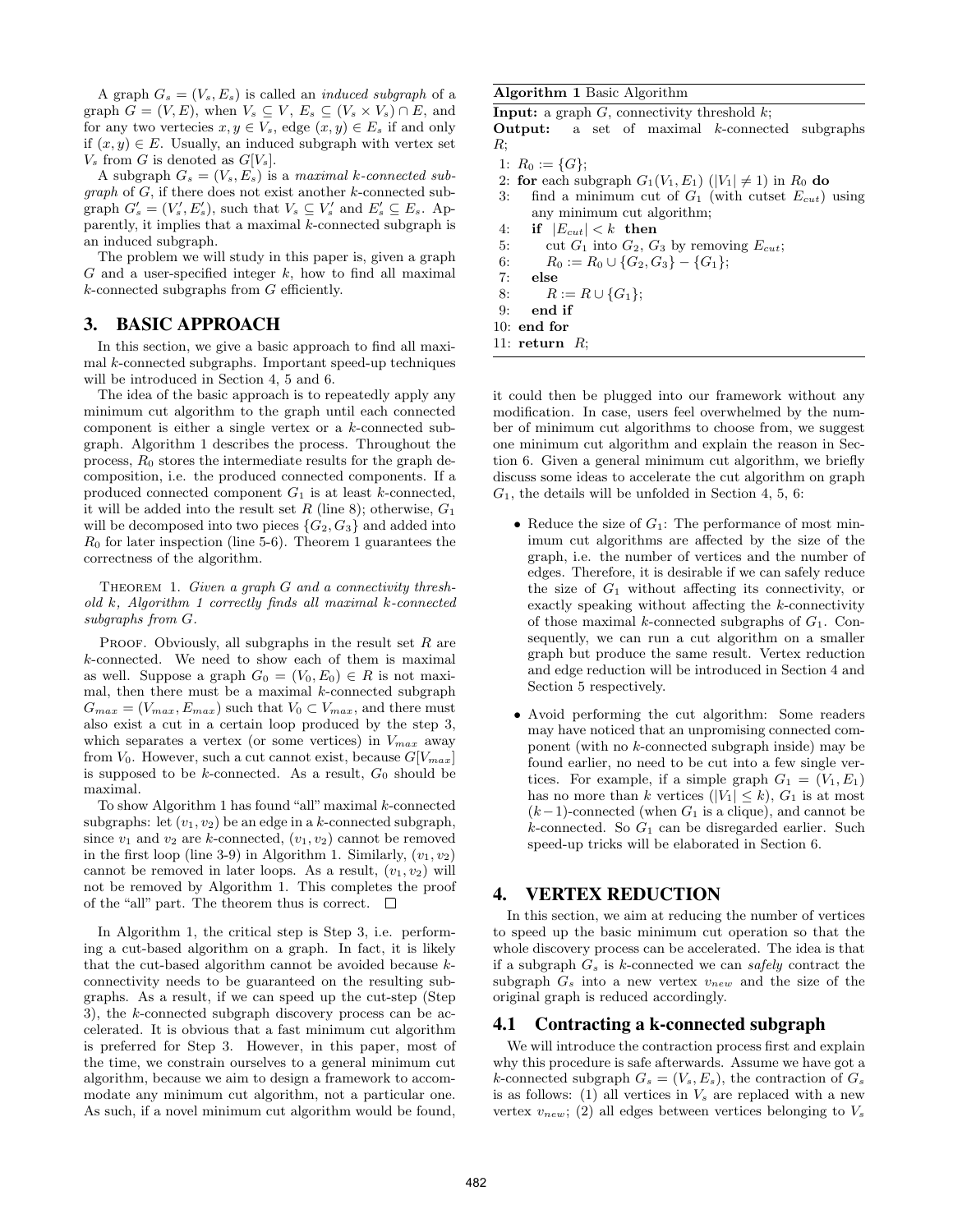(not only those in  $E_s$ ) will disappear, e.g., any edge  $(v_1, v_2)$ will be disregarded if  $v_1, v_2 \in V_s$ ; (3) an edge between a vertex in  $V_s$  and a vertex in  $V \backslash V_s$  will remain in the re-<br>sult graph but with one end-vertex modified, e.g., any edge  $\mathcal{L}(v_1, v_2)$  will become  $(v_{new}, v_2)$  if  $v_1 \in V_s$  and  $v_2 \in V \setminus V_s$ .<br>Note that the result graph may be a multiple graph even Note that the result graph may be a multiple graph, even though the original graph is simple, e.g., there are two edges  $(v_1, v_3)$ ,  $(v_2, v_3)$ , let  $V_s = \{v_1, v_2\}$  and  $v_3 \in V \backslash V_s$ , after the contraction there will be two edges between  $v_s$  and  $v_s$ contraction, there will be two edges between  $v_{new}$  and  $v_3$ .

The following theorem guarantees that <sup>k</sup>-connectivity is consistent in the contracted graph and the original graph.

THEOREM 2. *Given a graph*  $G = (V, E)$ , let  $G_s = (V_s, E_s)$ *be a* k-connected subgraph of G, let  $G' = (V', E')$  be the contraction G, by contracting G, into a vertex y *graph produced from*  $G$  *by contracting*  $G_s$  *into a vertex*  $v_{new}$ *, for any vertex*  $v \in V$ , we define  $image(v) \in V'$  as: (1)<br> $image(v) = v$  if  $v \in V : (2)$  image(v) = v if  $v \in V$  $image(v) = v_{new}$ *, if*  $v \in V_s$ *;* (2)  $image(v) = v$ *, if*  $v \in$  $V \backslash V_s$  (remains the same), then we have: for any vertices  $v_1, v_2 \in V$ ,  $v_1, v_2$  are k-connected in G, if and only if  $either\ image(v_1) = image(v_2) = v_{new}\ or\ image(v_1)$  and  $image(v_2)$  are *k*-connected in  $G'$ .

PROOF. proof of "only if", given  $v_1, v_2$  are k-connected in G:

Case (1):  $v_1, v_2 \in V_s$ , then obviously we have  $image(v_1) =$  $image(v_2) = v_{new}.$ 

Case (2): Without loss of generality, let  $v_1 \in V_s$ ,  $v_2 \in$  $V \backslash V_s$ , i.e.  $image(v_1) = v_{new}$ ,  $image(v_2) = v_2$ , since  $v_1, v_2$ are  $k$ -connected in  $G$ , there are  $k$  distinct paths between  $v_1$  and  $v_2$  in G, denoted as  $\{p_1, ..., p_k\}$ . Given one of these paths  $p_i$ , let  $v_{last}$  be the last vertex on  $p_i$  from  $v_1$  to  $v_2$ satisfying  $image(v_{last}) = v_{new}$  and let  $p'_i = p_{v_{last} \to v_2}$  denote<br>the segment of n. from  $v_{i}$ , to  $v_0$  in G, it is not difficult to see the segment of  $p_i$  from  $v_{last}$  to  $v_2$  in  $G$ , it is not difficult to see that  $p'_i$  is also a path from  $v_{new}$  to  $v_2$  in  $G'$ . Given that  $p'_i$ <br>part of n: together with that  $\{p_i, \ldots, p_l\}$  are distinct path part of  $p_i$ , together with that  $\{p_1, ..., p_k\}$  are distinct paths,<br>we have  $\{p'_i, ..., p'_k\}$  are distinct paths from  $v_i$  to  $v_i$  in  $G'$ . we have  $\{p'_1, ..., p'_k\}$  are distinct paths from  $v_{new}$  to  $v_2$  in  $G'$ <br>As a result  $v_{new}$  (or equally *image* $(v_1)$  *image* $(v_2)$ ) are As a result,  $v_{new}$ ,  $v_2$  (or equally  $image(v_1)$ ,  $image(v_2)$ ) are<br>k-connected in  $G'$ k-connected in  $G'$ <br>Case  $(3)$ :  $v_1, v_2$ 

Case (3):  $v_1, v_2 \in V \setminus V_s$ , i.e.  $image(v_1) = v_1$ ,  $image(v_2) =$ <br>Since  $v_1$  and  $v_2$  are k-connected in G again there are  $v_2$ . Since  $v_1$  and  $v_2$  are k-connected in  $G$ , again there are k distinct paths between them in  $G$ , denoted as  $\{p_1, ..., p_k\}$ . Given one of these paths  $p_i$ , let  $v_{first}$  and  $v_{last}$  be the first and last vertices on  $p_i$  from  $v_1$  to  $v_2$  satisfying  $image(v_{first}) =$  $v_{new}$  and  $image(v_{last}) = v_{new}$  (here,  $v_{first}$ ,  $v_{last}$  may be the same vertex.), let  $p_{v_1 \rightarrow v_{first}}$  be a segment of  $p_i$  from  $v_1$  to  $v_{first}$  in G,  $p_{v_{last}\to v_2}$  be a segment of  $p_i$  from  $v_{last}$  to  $v_2$  in  $\ddot{G}$ , we can obtain  $p'_i = p_{v_1 \to v_{first}} + p_{v_{last} \to v_2}$  by concatenating the two segments  $n_i$  and  $n_i$ ing the two segments  $p_{v_1 \to v_{first}}$  and  $p_{v_{last} \to v_2}$  at  $v_{first}$  and  $v_{last}$ . It is not difficult to see that  $p'_i$  is a path from  $v_1$  to  $v_2$  in  $G'$ . Similarly since  $\{p_1, \ldots, p_k\}$  are distinct paths, we  $v_2$  in G'. Similarly, since  $\{p_1, ..., p_k\}$  are distinct paths, we have  $\{p'_i, ..., p'_k\}$  are distinct paths in  $G'$ . As a result  $v_i$ have  $\{p'_1, ..., p'_k\}$  are distinct paths in  $G'$ . As a result,  $v_1$ ,  $v_2$  (or equally *image*(*v<sub>b</sub>*)) *image*(*v<sub>b</sub>*)) are *k*-connected in  $G'$ .  $v_2$  (or equally  $image(v_1)$ ,  $image(v_2)$ ) are k-connected in  $G'$ <br>Note that for a nath  $v_1, v_2, \ldots, v_k$ , may not always exist Note that, for a path  $p_i$ ,  $v_{first}$ ,  $v_{last}$  may not always exist.<br>If so let  $n' = n$ , and the other parts of the proof remain the If so, let  $p'_i = p_i$  and the other parts of the proof remain the same

Proof of "if", given either  $image(v_1) = image(v_2) = v_{new}$ <br>or  $image(v_1)$  and  $image(v_2)$  are k-connected in  $G'$ . or *image*(*v*<sub>1</sub>) and *image*(*v*<sub>2</sub>) are *k*-connected in  $G'$ <br>Case (1): *image*(*v*<sub>1</sub>) = *image*(*v*<sub>2</sub>) = *v* then

Case (1):  $image(v_1) = image(v_2) = v_{new}$ , then obviously<br>  $v_0 \in V$  As G is a k-connected subgraph  $v_1$ ,  $v_0$  is  $v_1, v_2 \in V_s$ . As  $G_s$  is a k-connected subgraph,  $v_1, v_2$  is <sup>k</sup>-connected in <sup>G</sup>.

Case (2): Without loss of generality, let  $v_1 \in V_s$ ,  $v_2 \in$  $V \backslash V_s$ , i.e.  $image(v_1) = v_{new}$ ,  $image(v_2) = v_2$ , since  $v_{new}$ and  $v_2$  are k-connected in G', there are k distinct paths from<br> $v_1$  to  $v_2$  in  $G'$ , Becall that  $v_1$  in  $G'$  actually represents  $v_{new}$  to  $v_2$  in  $G'$ . Recall that  $v_{new}$  in  $G'$ actually represents

multiple vertices in  $G$ , as a result, there are  $k$  distinct paths from subgraph  $G_s$  to  $v_2$ . We denote the starting vertices of these k distinct paths as  $\{\bar{v}_1, ..., \bar{v}_k\}$ , here  $\{\bar{v}_1, ..., \bar{v}_k\} \subseteq V_s$ and  $image(\bar{v}_1) = ... = image(\bar{v}_k) = v_{new}$ . Note that  $\bar{v}_i$ ,  $\bar{v}_j$  $(i \in [1, k], j \in [1, k], i \neq j)$  may be the same vertex. Now we will prove  $v_1$ ,  $v_2$  is k-connected in G by contradiction. Suppose there exists a cut  $E_{cut}$  ( $|E_{cut}| < k$ ) of G separating  $v_1$  and  $v_2$  into two components  $G_1 = (V_1, E_1), G_2 = (V_2, E_2)$ with  $v_1 \in V_1$ ,  $v_2 \in V_2$ , (1) if  $\{\bar{v}_1, ..., \bar{v}_k\} \subseteq V_1$ , then  $|E_{cut}|$ k contradicts that there are k distinct paths from  $\{\bar{v}_1, ..., \bar{v}_k\}$ to  $v_2$ ; (2) otherwise, let  $\bar{v}_i$  be a vertex separated into  $V_2$  by  $E_{cut}$ , given  $G_s$  is k-connected and  $v_1, \bar{v}_i \in V_s$ , we have  $v_1$  and  $\bar{v}_i$  are k-connected, which also contradicts the existence of  $E_{cut}$  with  $|E_{cut} \langle k|$ . Therefore,  $v_1$  and  $v_2$  are k-connected in <sup>G</sup>.

Case (3):  $v_1, v_2 \in V \backslash V_s$ , i.e.  $image(v_1) = v_1, image(v_2) =$  $v_2$ . Since  $v_1$ ,  $v_2$  are k-connected in G', there are k distinct paths from  $v_1$ , to  $v_2$  in G' denoted as  $\{v_1, \ldots, v_k\}$ . If all paths from  $v_1$  to  $v_2$  in  $G'$ , denoted as  $\{p_1, ..., p_k\}$ . If all these paths do not pass  $v_i$  obviously  $\{p_1, ..., p_k\}$  are also these paths do not pass  $v_{new}$ , obviously,  $\{p_1, ..., p_k\}$  are also distinct paths from  $v_1$  to  $v_2$  in G and the proof is over. Otherwise, suppose the first  $t$   $(t \in [1, k])$  paths pass vertex  $v_{new}$ , construct the following graph  $G_t = (V_t = V_s \cup V_p, E_t =$  $E_s \cup E_p$ ) by combining  $G_s$  and paths  $\{p_1, ..., p_t\}$ , here  $V_p$  denotes the vertices on paths  $\{p_1, ..., p_t\}$ ,  $E_p$  denotes the edges on paths  $\{p_1, ..., p_t\}$ . According to case (2), for any vertex  $v \in V_s$ ,  $v_1$ , v are t-connected in  $G_t$ , similarly  $v_2$ , v are also t-connected in  $G_t$ . From Lemma 1, we have  $v_1, v_2$  are tconnected in  $G_t$ , i.e. there are t distinct paths in  $G_t$  from  $v_1$ to  $v_2$ . These t distinct paths, together with  $\{p_{t+1},...,p_k\}$ , form k distinct paths from  $v_1$  to  $v_2$  in G. Therefore,  $v_1, v_2$ are k-connected in  $G$ .  $\square$ 

LEMMA 1. *Given a* graph  $G = (V, E)$  *and three vertices*  ${v_a, v_b, v_c} \subseteq V$ *, if*  $v_a$ *,*  $v_b$  *are k-connected and*  $v_b$ *,*  $v_c$  *are*  $k$ -connected, then  $v_a$ ,  $v_c$  are  $k$ -connected.

PROOF. We prove the lemma by contradiction. Suppose  $v_a, v_c$  are not k-connected, there must exist a cut  $E_{cut}$  separating G into two components  $G_1 = (V_1, E_1), G_2 = (V_2, E_2)$ with  $|E_{cut}| < k$ . Without lose of generality, assume  $v_a \in V_1$ and  $v_c \in V_2$ , since  $V = V_1 \cup V_2$  and  $V_1$ ,  $V_2$  are disjoint,  $v_b$  must be in either  $V_1$  or  $V_2$ . If  $v_b \in V_1$ , the existence of  $E_{cut}$  contradicts that  $v_b$ ,  $v_c$  are k-connected, otherwise the existence of  $E_{cut}$  contradicts that  $v_b$ ,  $v_a$  are k-connected.  $\Box$ 

With Theorem 2, we can safely proceed to deal with the contracted graph, but now the problem is how to discover a  $\epsilon$  is the problem is the problem is the  $\epsilon$  of discovered subgraphs in advance.

#### **4.2 Finding a few k-connected subgraphs (not necessarily maximal)**

We propose three methods to initially discover a few  $k$ -<br>connected subgraphs. Intuitively, the more and the larger these discovered k-connected subgraphs are, the better the reduction effect can be achieved. However, it may take more time to discover more and larger k-connected subgraphs, and<br>thus deerade the overall performance. It is unlikely to know thus degrade the overall performance. It is unlikely to know a reasonable trade-off between the two aspects in advance. In our design, we put method efficiency at the first place, and the size of the initially discovered subgraphs at second due to the following reasons: due to the following reasons:

 $\bullet$  It is difficult to find a maximal *k*-connected subgraph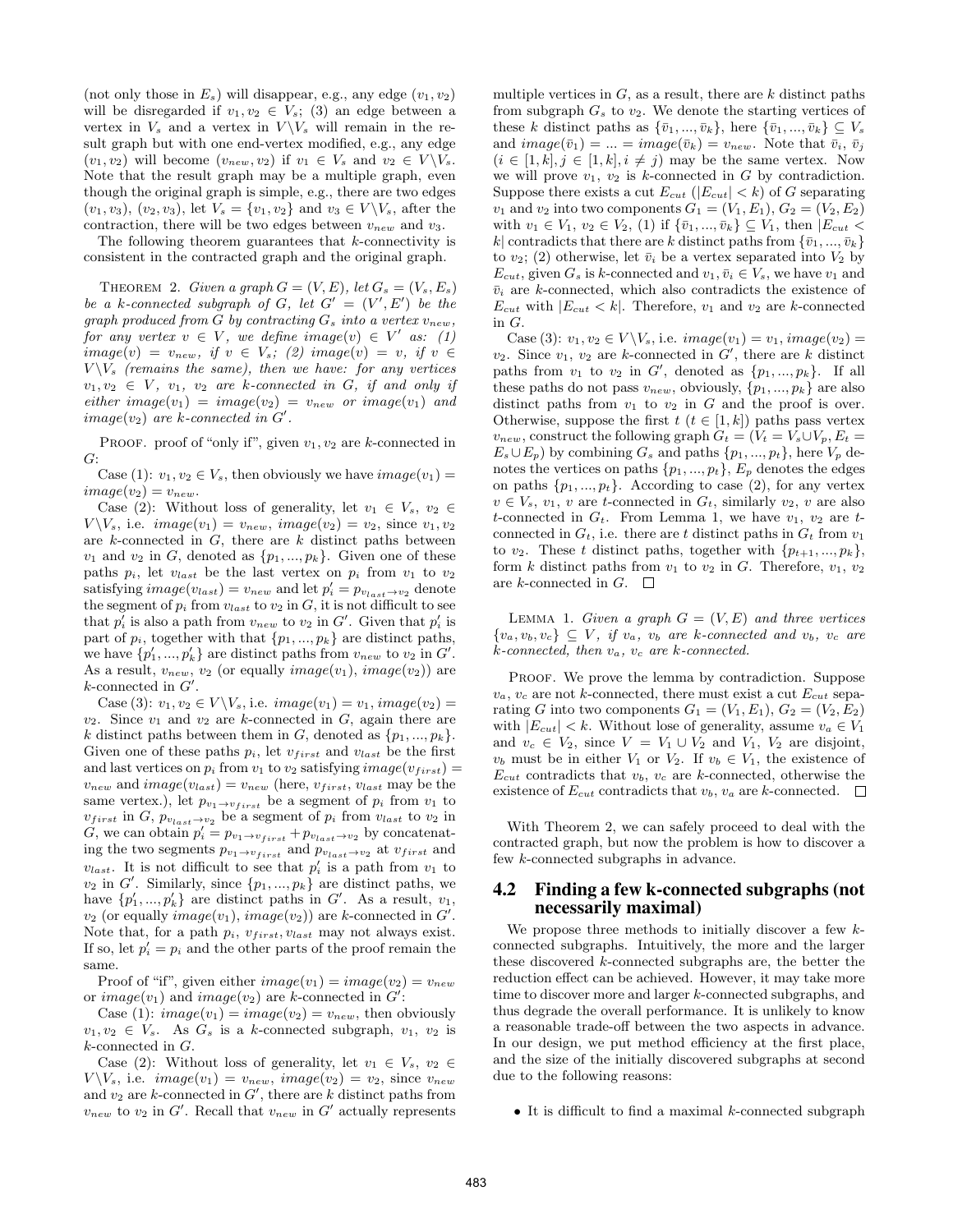by expanding an existing k-connected subgraph<sup>1</sup>. We will give an example to show this in section 4.2.3. Consequently, it may not be worth the effort to find as  $\mathbb{R}^n$  and  $\mathbb{R}^n$  as large k-connected subgraphs as possible,  $\mathbb{R}^n$  as a possible,  $\mathbb{R}^n$  ince find in  $\mathbb{R}^n$  these temporary subgraphs does not prosince these temporary subgraphs also not pro-<br>vide a shortcut to finding maximal k-connected sub-<br>graphs graphs.

• To find *k*-connected subgraphs is only a subprocedure to reduce the number of vertices. It does not need to be perfect, but needs to be fast. So fast methods with reasonable quality are sufficient. reasonable quality are sufficient.

#### *4.2.1 Using materialized views*

If there are some precomputed maximal  $k'$ <br>and as either materialized views or hist graphs, as either materialized views or historical query regraphs, we may use them as the bases to explore a few  $k$ -connected subgraphs connected subgraphs.

- Case 1: If a maximal k'-connected subgraph  $G'$ <br> $k' > k$  obviously  $G'$  is also k-connected but may  $k' \geq k$ , obviously G' is also k-connected, but may not be maximal at k. If we have all maximal k'-connected be maximal at k. If we have all maximal  $k'$ <br>subgraphs  $(k' > k)$  then we can safely con subgraphs  $(k' > k)$ , then we can safely contract these  $k'$ -connected subgraphs into a few superpodes (points) k ′ by Theorem 2. The size of the resulting graph is then significantly reduced in comparison with the original graph. To make the contraction more effective, we can graph. The contraction more materialized  $k'$ -connected subgraphs to obtain a set of larger k-connected subgraphs using to obtain a set of larger  $k$ -connected subgraphs using<br>the technique in Section 4.2.3, and then contract these  $k$ -connected subgraphs.
- Case 2: If a maximal k'-connected subgraph  $G'$ <br> $k' < k$  then  $G'$  may contain induced subgraphs w  $k' < k$ , then G' may contain induced subgraphs which<br>are k-connected In such case if  $G' = (V' \, F')$  is not are k-connected. In such case, if  $G' = (V', E')$  is not<br>very large (e.g.  $|V'| + |E'| < B$  where B is a prevery large (e.g.,  $|V'| + |E'| \leq B$ , where B is a pre-<br>defined bound) we can find all maximal k-connected defined bound), we can find all maximal  $k$ -connected subgraphs from  $G'$ <br>reduction and edge reduction and edge reduction can be performed on  $G'$ .<br>Note that if we have got all maximal k'-connected . ′ Note that if we have got all maximal k'-connected<br>subgraphs (when  $k' < k$ ), we can start from these<br> $k'$ -connected subgraphs without resorting to the origk ′ inal graph, because a k-connected subgraph is also  $k'$ -connected subgraph is also  $k'$ -connected and must be subsumed in one of those maxconnected and must be subsumed in one of those max $i$  connected subgraphs (Lemma 2).  $\frac{c_1}{c_2}$ .  $\frac{c_2}{c_1}$ .  $\frac{c_3}{c_2}$ .  $\frac{c_4}{c_3}$ .  $\frac{c_5}{c_4}$ .  $\frac{c_6}{c_5}$ .  $\frac{c_7}{c_7}$ .  $\frac{c_8}{c_8}$ .  $\frac{c_9}{c_9}$ .  $\frac{c_1}{c_1}$ .  $\frac{c_1}{c_1}$ .  $\frac{c_1}{c_1}$ .  $\frac{c_1}{c_1}$ .  $\frac{c_1}{c_1}$ .  $\frac{c_1}{c_1$

Lemma 2. *For a given graph, its maximal* <sup>k</sup>*-connected subgraphs are disjoint, i.e. If*  $G_1 = (V_1, E_1), G_2 = (V_2, E_2)$ *are two maximal* k*-connected subgraphs of the same graph* G *and*  $G_1 \neq G_2$ *, we have*  $V_1 \cap V_2 = \emptyset$ *.* 

PROOF. We prove the lemma by contradiction. Suppose  $V_1 \cap V_2 \neq \emptyset$  and let  $v \in V_1 \cap V_2$ , construct a new induced graph  $G[V_1 \cup V_2]$ , then for any two vertices  $v_1, v_2 \in V_1 \cup V_2$ , if  $v_1, v_2 \in V_1$  or  $v_1, v_2 \in V_2$ , obviously  $v_1, v_2$  are k-connected in  $G[V_1 \cup V_2]$  since  $G_1, G_2$  are k-connected and  $G_1, G_2$  are subgraphs of  $G[V_1\cup V_2]$ ; otherwise, without loss of generality, let  $v_1 \in V_1$ ,  $v_2 \in V_2$ , from  $v_1, v \in V_1$ , we have  $v_1, v$  are kconnected in  $G[V_1 \cup V_2]$ , similarly  $v_2, v$  are also k-connected in  $G[V_1\cup V_2]$ . According to Lemma 1,  $v_1, v_2$  are k-connected in  $G[V_1\cup V_2]$ . As a result,  $G[V_1\cup V_2]$  is k-connected, but this contradicts that  $G_1, G_2$  are maximal k-connected subgraphs. Consequently, we have  $V_1 \cap V_2 = \emptyset$ .  $\Box$ 

 $k'$ -connected subgraph  $G'$  (no matter  $k'$  is larger or smaller<br>than  $k$ ), we can use  $G'$  to belo discover maximal k-connected than  $k$ ), we can use  $G'$  to help discover maximal  $k$ -connected<br>subgraphs subgraphs.

#### *4.2.2 Using vertices with high degrees*

The second method to find a few  $k$ -connected subgraphs is a heuristic method. It is inspired by the idea of work  $[7]$ . which uses  $H^*$ -graphs (comprised of vertices with higher de $grees<sup>2</sup>$ ) of an original graph to initially find some cliques,<br>and then expands these cliques to find a portion of maximal and then expands these cliques to find a portion of maximal cliques from the original graph.

Similarly, we can discover some initial  $k$ -connected sub-<br>graphs using vertices with high degrees. To be specific we graphs using vertices with high degrees. To be specific, we tain level, e.g.,  $(1+f) \cdot k$  where  $f > 0$ , and find k-connected<br>subgraphs using these "popular" vertices. The smaller f we subgraphs using these "popular" vertices. The smaller  $f$  we choose, the more likely we can discover some  $k$ -connected subgraphs, but, at the same time, the more time we will spend on finding these initial  $k$ -connected subgraphs, be-<br>cause more nodes and edges need to be loaded into memory cause more nodes and edges need to be loaded into memory.<br>In the implementation, given a memory pool to hold the vertices and edges, we can choose an  $f$  as small as possible on the condition that the memory pool does not overflow if we load all vertices with degree higher than  $(1 + f) \cdot k$ .<br>In fact, the heuristic method introduced in this section is

In fact, the heuristic method introduced in this section is reciprocal to the method using materialized views. At the beginning, a system has no materialized views, so some initial k-connected subgraphs could be discovered from scratch<br>using the method in this subsection. As the system runs using the method in this subsection. As the system runs on, more and more materialized views will be available, and the materialized view based method will play a more important role since it is usually more efficient than finding initial tant role since it is usually more efficient than finding initial <sup>k</sup>-connected subgraphs from scratch.

#### *4.2.3 Expanding existing k-connected subgraphs*

The third method does not discover  $k$ -connected subgraphs from scratch. It takes existing *k*-connected subgraphs (pos-<br>sibly produced by the first and second methods) as input, and quickly expand the existing  $k$ -connected subgraphs in<br>order to find larger ones. The expanding idea is: let a given k-connected subgraph be a core, let the core absorb *neighbor*<br>*nertices* while keeping itself k-connected stop the absorbing *vertices* while keeping itself *k*-connected, stop the absorbing process when the core is not growing fast any more. Here, a *neighbor vertex* is a vertex not in the core, but is incident on an edge which has the other end in the core, Algorithm 2 on an edge which has the other end in the core. Algorithm 2 illustrates the expanding process. The algorithm steps are self-explained. In step 4, the new  $G'_s$  is guaranteed to be<br>k-connected by Lemma 3. In step 5,  $\theta \in [0, 1)$  is a usersen-explained. In step 4, the new  $G_s$  is guaranteed to be<br>k-connected by Lemma 3. In step 5,  $\theta \in [0,1)$  is a user-<br>defined threshold. The larger  $\theta$  is defined, the larger  $G'$  will defined threshold. The larger  $\theta$  is defined, the larger  $G'_{\epsilon}$ <br>be obtained and accordingly the more time the expanbe obtained and accordingly the more time the expanding  $b^{\text{process}}$  will take process will take.

LEMMA 3. *Given a simple graph*  $G$ , let  $G_s = (V_s, E_s)$ *be a* k*-connected subgraph of* G*, let* V<sup>n</sup> *be a set of neighbor vertices of*  $G_s$  *in*  $G$ *, then induced subgraph*  $G[V_s \cup V_n]$  *is*  $k$ *connected if and only if*  $\forall v \in V_n$ ,  $deg(v) \geq k$  *in*  $G[V_s \cup V_n]$ *.* 

PROOF. The "only if" part is obvious. We now prove the "if" part. Firstly, according to Theorem 2, we can safely

<sup>&</sup>lt;sup>1</sup>There may be a brilliant method to achieve this, but, at There may be a brilliant method to achieve the sixty, but, at the current stage, the problem is open.

 $2$ This is a rough idea, interested readers could refer to the This is a rough man, interested readers reader to the coupling paper for a more accurate definition of H\*-graph.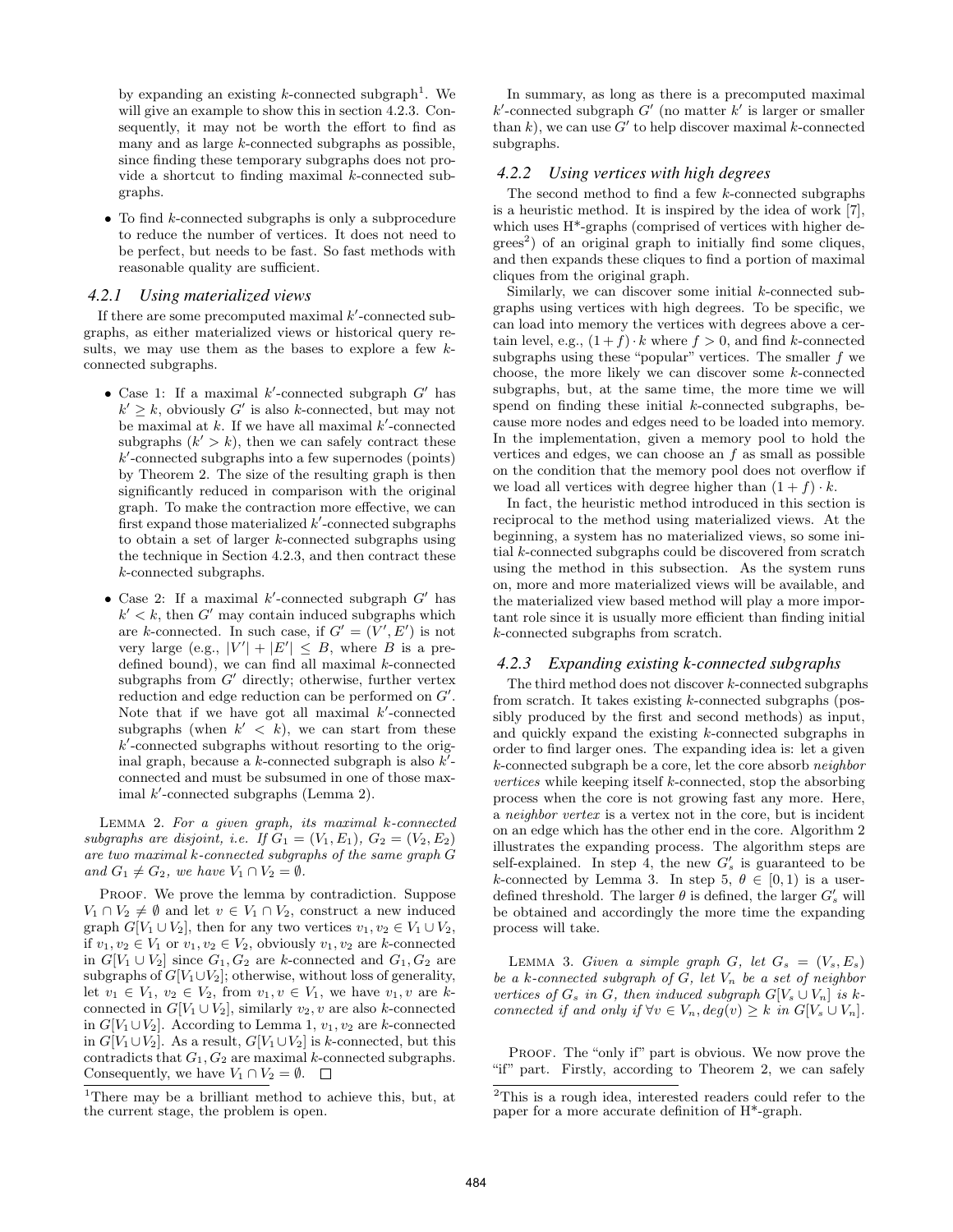#### Algorithm  $2$  Expanding a  $k$ -connected subgraph

**Input:** a k-connected subgraph  $G_s = (V_s, E_s);$ 

**Output:** a larger k-connected subgraph  $G'_{s}$  ( $G'_{s}$  may stay the same as  $G$ ). the same as  $G_s$ .);

- 1:  $G'_s \leftarrow G_s;$ <br>? repeat
- 2:  $repeat$ <br>3:  $let$  al
- 3: let all neighbor vertices of subgraph  $G'_s = (V'_s, E'_s)$ <br>be  $V = U_s$ , generate an induced subgraph  $G[V']$ be  $V_{neighbor}$ , generate an induced subgraph  $G[V'_s \cup V_{\text{out}}]$  from the original graph:  $V_{neighbor}$  from the original graph;
- 4: repeatedly remove vertices with degree less than  $k$ from  $G[V_s] \cup V_{neighbor}$  and assign the result graph as<br>the new  $G'$  (to be used in the next loop) let the verthe new  $G'_{\epsilon}$ the new  $G_s$  (to be used in the next loop), let the ver-<br>tices removed in this step be  $\Delta V_{neighbor}$ ;<br>til  $\Delta V = U_1 / V_2$  is  $\Delta V_1 = \Delta V_2$
- 5: until  $\Delta V_{neighbor}/V_{neighbor} > \theta$
- 6: return  $G'_s$ ;



Figure 2: Expanding the graph to the end

contract  $G_s$  into a vertex  $v_{new}$  and then we can prove that for any  $v \in V_n$ ,  $v, v_{new}$  are k-connected in the contracted graph  $G'[V_s \cup V_n]$  of  $G[V_s \cup V_n]$ , given  $deg(v) \geq k$ , as follows:<br>Take any k edges incident on  $v \in V$  assume  $t$   $(t \leq k)$ 

Take any k edges incident on  $v \in V_n$ , assume  $t \ (t \leq k)$ edges of these  $k$  edges are between  $v$  and  $v_{new}$  and the other  $k-t$  edges are incident on  $\{v_1, ..., v_{k-t}\} \subseteq V_n$ . Since G is a simple graph, we have vertices  $\{v_1, ..., v_{k-t}\}$  are distinct. Therefore, there are  $k - t$  one-hop disjoint paths from v to  $v_{new}$ , i.e.  $\{v \rightarrow v_1 \rightarrow v_{new}, ..., v \rightarrow v_{k-t} \rightarrow v_{new}\}.$  Together with t distinct edges between v and  $v_{new}$ , there are k distinct paths from  $v$  to  $v_{new}$ . As a result,  $v, v_{new}$  are k-connected in  $G'[V_s \cup V_n].$ <br>Any two yert

Any two vertices  $v_1, v_2 \in V_n$  are also k-connected in  $G'[V_s \cup$ <br>[(Lemma 1) since  $v_1, v_2$  are k-connected and  $v_0, v_1$  $V_n$ ] (Lemma 1), since  $v_1, v_{new}$  are k-connected and  $v_2, v_{new}$ are k-connected, and thus  $G'[V_s \cup V_n]$  is k-connected. Finally from the "if" part of Theorem 2, we have  $G[V \cup V]$ nally, from the "if" part of Theorem 2, we have  $G[V_s \cup V_n]$ is k-connected.  $\square$ 

The expanding process is heuristic. It looks one step for-<br>ward and tries to recruit closely related vertices. Basically, it manages to find a relatively large  $k$ -connected subgraph<br>with affordable time budget. Interestingly, looking several with affordable time budget. Interestingly, looking several steps ahead may not be better, because a comparable efficient algorithm is not obvious. Furthermore, it is unlikely to find a maximal k-connected subgraph by straightforwardly  $\epsilon$  and  $\epsilon$  obvious. Furthermore,  $\epsilon$  is under the  $\epsilon$  of  $\epsilon$  of  $\epsilon$  of  $\epsilon$  of  $\epsilon$  of  $\epsilon$  of  $\epsilon$  of  $\epsilon$  of  $\epsilon$  of  $\epsilon$  of  $\epsilon$  of  $\epsilon$  of  $\epsilon$  of  $\epsilon$  o expanding an existing k-connected subgraph. Fig. 2 shows<br>an example. Starting from the initial vertex representing a contracted 2-connected subgraph, it is not until we see the whole graph that we can find the maximal 2-connected  $\frac{1}{2}$  that we can find the maximal  $\frac{1}{2}$  -connected the maximal  $\frac{1}{2}$ 

Note that k-subgraphs discovered using materialized views<br>according to Case 2 (from k'-connected subgraphs  $k' < k$ ) according to Case 2 (from k'-connected subgraphs,  $k' < k$ )<br>do not need to be expanded any more, because they are do not need to be expanded any more, because they are



Figure 3: The example of graph reduction

already maximal.

#### **5. EDGE REDUCTION**

After contracting  $k$ -connected subgraphs into single vertices (in Section 4), the resulting connected components will usually be very dense. In order to efficiently cut the resulting connected components further, it is desirable to use a method not degraded by the large number of edges. In this section, we propose an iterative method based on edge. reduction. We first introduce the idea, and then give theoretical foundations and algorithmic solutions for each step. To make the steps clear, we use a running example through-To make the steps clear, we use a running example through-

#### **5.1 Reduction Idea**

 $\frac{1}{2}$  arser subgraph. The reduction includes three steps: spaces subgraph. The reduction includes the reduction includes the reduction includes the steps:

- edges. A graph  $G(V, E)$  will be reduced into  $G'(V, E')$ ,<br>where  $F' \subseteq E$  and  $|F'| \leq i(|V|-1)$  (here  $i \leq k$ ). We where  $E' \subseteq E$  and  $|E'| \leq i(|V|-1)$  (here  $i \leq k$ ). We<br>can guarantee that if any two vertices in G are kcan guarantee that, if any two vertices in  $G$  are  $k$ connected, then they are *i*-connected in  $G'$
- 2. With the above property, we know that a k-connected subgraph  $G_s(V_s, E_s)$  from G are pair-<br>wise i-connected in  $G'$ . Therefore, by discovering iwise *i*-connected in  $G'$ . Therefore, by discovering *i*-connected components from  $G'$  we can obtain a vertex connected components from  $G'$ <br>superset  $V'$  of  $V$  satisfying a superset  $V'_s$  of  $V_s$ , satisfying any two nodes in  $V'_s$  are<br>i.connected in  $G'$ . We can quarantee that  $V \subset V'$ *i*-connected in G'. We can guarantee that  $V_s \subseteq V'_s$ .
- 3. Using  $V'_s$ , we can get a smaller induced subgraph  $G[V'_s]$  from  $G$ . Thereafter, we may either apply Algorithm 1 from <sup>G</sup>. Thereafter, we may either apply Algorithm 1 on  $G[V'_s]$ on  $G[V_s]$  unectly or repeat the reduction process again<br>on  $G[V'_s]$  using another i' (here  $i < i' \leq k$ ).

Readers are not required to fully understand the three steps at this stage, just need to know the rough picture. We  $\frac{1}{2}$  state at the stage,  $\frac{1}{2}$  in detail in the following sections. will explain the following step in the following section  $\mathfrak{g}$ 

#### **5.2 Theoretical Foundation for Step One**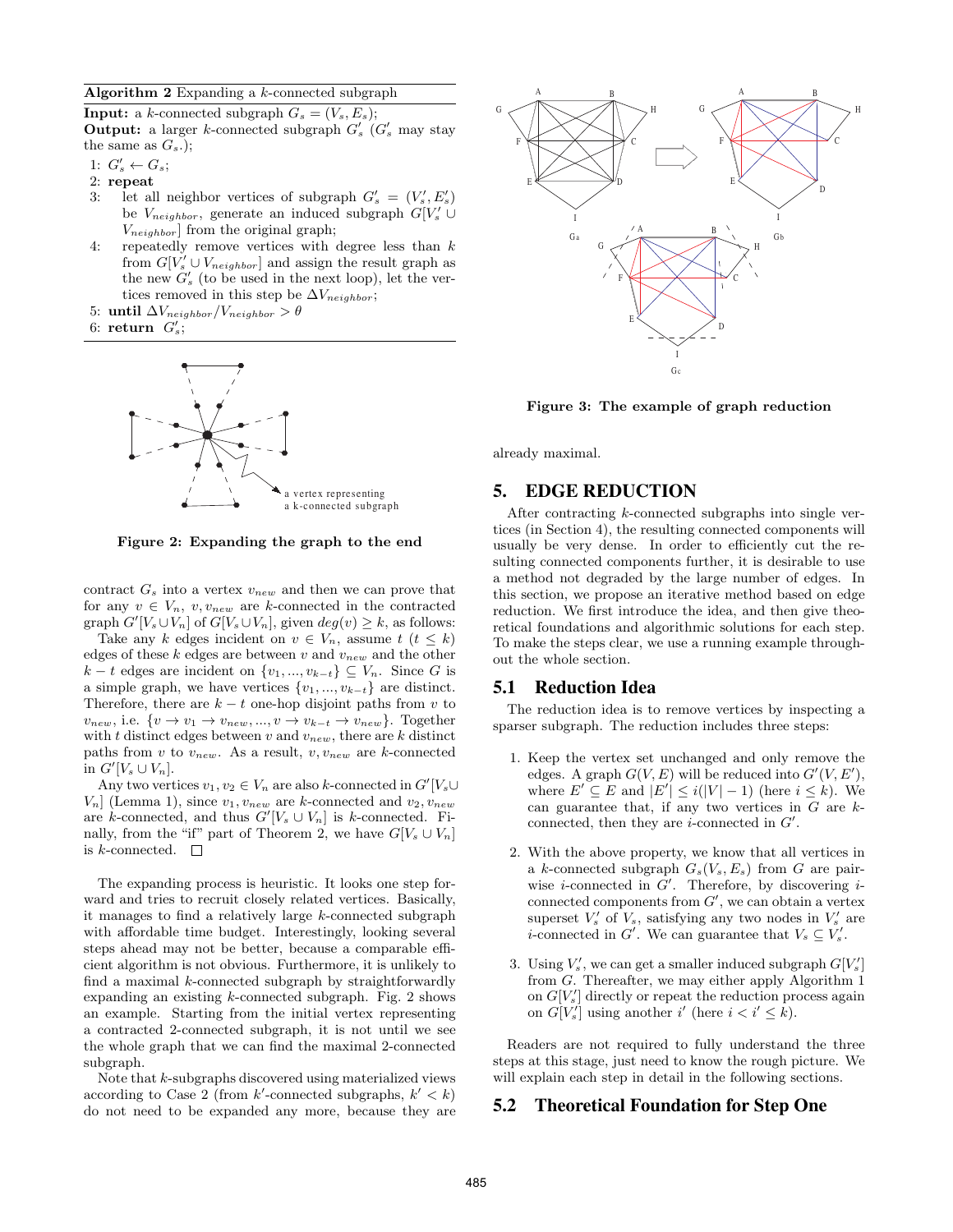The initiative is to reduce the size of edges in  $G$  so that a minimum cut algorithm can be faster. For instance, in the extreme case,  $|E|$  is in the size of  $|V|^2$ . After the reduction  $|E'|$  is in the size of  $i|V|$   $(i < k)$  at a lower or duction,  $|E'|$  is in the size of  $i|V|$   $(i < k)$ , at a lower or-<br>der. The complexity of a typical minimum cut algorithm due to Stoer and Wagner [27], will be reduced from  $O(|V|^3)$ <br>to  $O(|V|^2 \log |V|)$ , recall the complexity of the algorithm is to  $O(|V|^2 \log |V|)$ , recall the complexity of the algorithm is<br> $O(|E||V| + |V|^2 \log |V|)$ . It is owious that this reduction is  $O(|E||V| + |V|^2 \log |V|)$ . It is obvious that this reduction is especially important when input graph G is dense. Now we especially important when input graph  $G$  is dense. Now we come to two questions: (a) Is the edge reduction safe? (b) How to do the reduction?

For the question (a), Lemma  $4$  can guarantee that: if any For the question (a), Lemma 4 can guarantee that  $G'$  are k-connected, then they are *i*-connected<br>in  $G'$ . For the question (b),  $G'(V, F')$  can be constructed in  $G'$ . For the question (b),  $G'(V, E')$ <br>according to the description of  $G_{\pm}$  in according to the description of  $G_i$  in Lemma 4. The set of<br>spanning forests can be found in  $O(|E| + |V|)$  time, due to spanning forests can be found in  $O(|E| + |V|)$  time, due to Nagamochi and Ibaraki [15].

LEMMA 4. For a graph  $G = (V, E)$ , simple or multiple, *let*  $F_1 = (V, E_1)$  *be a spanning forest in G and*  $F_i = (V, E_i)$ *be a spanning forest in*  $G - E_1 \cup E_2 \cup \cdots \cup E_{i-1}$ , for  $i =$ 2, 3,  $\cdots$ , |E|, where possibly  $E_i = E_{i+1} = \cdots = E_{|E|} = \emptyset$  for *some i*. Then if an induced subgraph  $G[V_s]$  ( $V_s \subseteq V$ ) of G is  $k$ -connected, then, for any  $i \leq k$ , any two distinct vertices  $x, y \in V_s$  *is i-connected in*  $G_i = (V, E_1 \cup E_2 \cup \cdots \cup E_i)$ *.* 

PROOF. For any two distinct vertices  $x, y \in V_s$ , considering that the local edge-connectivity between  $x, y$  in  $G$ is no less than the local edge-connectivity between  $x, y$  in  $G[V_s]$ , given  $G[V_s]$  is k-connected, we have  $\lambda(x, y; G) \geq k$ . Here  $\lambda(x, y; G)$  denotes the edge-connectivity between vertices x, y in G. According to lemma 2.1 in [16],  $\lambda(x, y; G_i) \geq$  $min{\{\lambda(x, y; G), i\}}$ , combining with  $\lambda(x, y; G) \geq k \geq i$ , we have  $\lambda(x, y; G_i) \geq i$ .  $\Box$ 

We use an example to illustrate the process. See Fig. 3,  $G_a$ is the original graph, let  $k = 5$ , so  $G[{A, B, C, D, E, F}]$  is a maximal 5-connected subgraph. After reduction step one,  $G_b$  is the reduced graph using  $i = 3$ .  $G_b$  can be denoted as  $G_c(V, E_c \cup E_c)$ . Precisely speaking  $E_c$  is the outer as  $G_3(V, E_1 \cup E_2 \cup E_3)$ . Precisely speaking,  $E_1$  is the outer circle except the edge  $CD$ ,  $E_2 = \{FA, FB, FC, FD, AE\},\$  $E_3 = \{AC, AD, BD, BE\}.$   $E_1$  is a spanning tree in  $G_a$ ,  $E_2$  is a spanning tree in  $G_a - E_1$ ,  $E_3$  is a spanning tree in  $G_a - E_1 \cup E_2$ , and  $E_1, E_2, E_3$  are all spanning forests. Since  $G_a$ ,  $G_a - E_1$  and  $G_a - E_1 \cup E_2$  are all connected, the spanning forests happen to be spanning trees. It is not difficult to verify that any two nodes from  $\{A, B, C, D, E, F\}$ <br>are 3-connected in  $G$ . are 3-connected in  $G_b$ .

# **5.3 The Problem and Algorithmic Solutions for Step Two**

As to the second step, after  $G' = (V, E')$ <br>e first step, we want to find all *i*-conn the first step, we want to find all *i*-connected components<br>in  $G'$  An *i*-connected component is a set of vertices and in  $G'$ . An *i*-connected component is a set of vertices, and<br>any two vertices in the set are *i*-connected in  $G'$ . Suppose any two vertices in the set are *i*-connected in  $G'$ <br> $G = (V, E)$  is a maximal *k*-connected subgr  $G_s = (V_s, E_s)$  is a maximal k-connected subgraph in  $G_s$ <br>then all the vertices in  $V_s$  fall into a certain *i*-connected then all the vertices in  $V_s$  fall into a certain *i*-connected component in G', denoted as  $V'_s$ . Obviously,  $V_s \subseteq V'_s$ <br>problem now is to find all these *i*-connected compo component in G, denoted as  $v_s$ . Obviously,  $v_s \subseteq v_s$ . The<br>problem now is to find all these *i*-connected components<br>from  $G'$  In other words *i*-connectivity on  $G' = (V, F')$  is an from G'. In other words, *i*-connectivity on  $G' = (V, E')$ <br>equivalence relation on V, and we want to all non-sin equivalence relation on  $V$ , and we want to all non-singleton equivalence classes from  $V$  with respect to this equivalence equivalence classes from  $V$  with respect to this equivalence relation.

A straightforward method is to find edge-connectivity for A straightforward method is to find edge-connectivity for all vertex pairs in  $G'$ , and then divide the vertices into , and then divide the vertices into

process needs  $\binom{n}{2}$  minimum s-t cut computation. Gomory and Hu [9] showed that  $n-1$  minimum s-t can do the job. Their algorithm computes a weighted cut-tree  $T$  from  $G'$ <br>known as the Gomory-Hu tree, with the property that the known as the Gomory-Hu tree, with the property that the edge connectivity between any two vertices s and t in  $G'$  ex-<br>actly equals the weight of the lightest edge in the unique s-t ex-<br>actly equals the weight of the lightest edge in the unique s-t<br>path in  $T$ . Eurthermore, the partition of the vertices propath in <sup>T</sup>. Furthermore, the partition of the vertices produced by removing this edge from  $T$  produces a minimum s-t cut to the graph  $G'$ <br>Among the candidate

Among the candidate algorithms, one algorithm that is specially suitable to solve the problem is due to Hariharan et al. [11]. Their algorithm uses a graph and a userspecified k as input. The output of the algorithm is a tree  $T$ <br>whose nodes represent k-connected components. To introwhose nodes represent *k*-connected components. To introduce more, the output is a weighted tree  $T$  whose nodes are vertex sets  $V_1, V_2, \cdots, V_l$ , a partition of V, with the property that the connectivity in  $G'$ <br>s  $\in V$  and  $t \in V$  for  $i \neq i$  is  $s \in V_i$  and  $t \in V_j$ , for  $i \neq j$ , is equal to the weight of the lightest edge on the path between  $V_i$  and  $V_i$  in  $T$ . Also, two lightest edge on the path between  $V_i$  and  $V_j$  in T. Also, two vertices  $s$  and  $t$  belong to the same  $V_i$  for any  $i$  if and only if they are at least k-connected in  $G'$ <br>algorithm is  $\tilde{O}(|E| + k^3 |V|)$ . The complexity of the algorithm is  $\tilde{O}(|E| + k^3|V|)$ .<br>Return to the example in 1

Return to the example in Fig. 3, on the reduced graph  $G_b$ , vertices  $A, B, C, D, E, F$  are pairwise 3-connected. They are in the same 3-connected component. Other vertices like  $G, H, I$  are singleton 3-connected components, and can be safely pruned. As a result, the only 3-connected equivalent class we can find from  $G_b$  is  $\{A, B, C, D, E, F\}$ .

#### **5.4 An Example for Step Three**

As to step three, apparently, if  $V_s \subseteq V'_s$ , then  $G[V_s]$  is<br>subgraph of  $G[V']$ . We are safe to deal with  $G[V']$ a subgraph of  $G[V'_s]$ . We are safe to deal with  $G[V'_s]$ <br>smaller graph compared to  $G$  since  $G[V']$  have filtered a subgraph of  $G[V_s]$ . We are safe to deal with  $G[V_s]$ , a<br>smaller graph compared to G, since  $G[V'_s]$  have filtered part<br>of the vertices from the original graph G. In the example in smaller graph compared to G, since  $G[V_s]$  have intered part<br>of the vertices from the original graph G. In the example in<br>Fig. 3, the maximal k-connected subgraph has vertex set V Fig. 3, the maximal k-connected subgraph has vertex set  $V_s$ is  $\{A, B, C, D, E, F\}$ , and the corresponding superset  $V'_{s}$ <br>  $G_{t}$  is also  $\{A, B, C, D, E, F\}$ ,  $G[V']$  and  $G[V]$  happen to is  $\{A, B, C, D, E, F\}$ , and the corresponding superset  $v_s$  in<br>  $G_b$  is also  $\{A, B, C, D, E, F\}$ .  $G[V'_s]$  and  $G[V_s]$  happen to be<br>
the same. After we get  $G[V']$  we can either run Algorithm 1 the same. After we get  $G[V'_s]$ <br>to find the real results or re the same. After we get  $G[V_s]$ , we can either run Algorithm 1<br>to find the real results or repeat the reduction on  $G[V'_s]$ . In<br>this example  $G[V']$  will not be further reduced if we repeat to find the real results of repeat the reduction on  $G[V_s]$  will not be further reduced, if we repeat<br>the reduction with  $i' = 4$  or 5 the reduction with  $i'$ = 4 or 5.

# **5.5 A Pitfall of Using Graph Reduction**

In the second reduction step, suppose we have got  $G_i$  (i  $\leq$ <sup>k</sup>) according to Lemma 4, some readers may ask whether we can perform Algorithm 1 on  $G_i$  to firstly obtain a set of induced <sup>i</sup>-connected subgraphs, and find induced subgraphs from  $G$  with the vertices in those  $i$ -connected subgraphs. For example, let  $G'_s = (V'_s, E'_s)$  be an induced *i*-connected<br>subgraph in  $G_s$  is it safe to use  $G[V']$  as the input for fursubgraph in  $G_i$ , is it safe to use  $G[V'_s]$ <br>ther computation? In other words, or subgraph in  $G_i$ , is it sale to use  $G[v_s]$  as the input for fur-<br>ther computation? In other words, given  $G_s = (V_s, E_s)$  as<br>a maximal k-connected subgraph in G does it mean there a maximal  $k$ -connected subgraph in  $G$ , does it mean there must exist an induced *i*-connected subgraph  $G'_s = (V'_s, E'_s)$ <br>in  $G_s$  satisfying  $V \subset V'^2$ . Unfortunately, the answer is no must exist an induced *i*-connected subgraph  $G_s = (v_s, E_s)$ <br>in  $G_i$  satisfying  $V_s \subseteq V'_s$ ? Unfortunately, the answer is no. In  $G_i$  sauslying  $v_s \subseteq v_s$ : Omortunately, the answer is no.<br>Refer to  $G_c$  in Fig. 3, an induced 3-connected subgraph of  $G_s$  is  $G[A \mid B \mid D \mid E \mid F]$ .  $G_3$  is  $G[\{A, B, D, E, F\}]$ . Here, vertex C is cut off from the graph, because after vertex  $H$  is cut off from the graph,  $C$ is no longer 3-connected to vertices  $\{A, B, D, E, F\}$ . Consequently, in reduction step two, finding <sup>i</sup>-connected components cannot be replaced with finding induced <sup>i</sup>-connected subgraphs.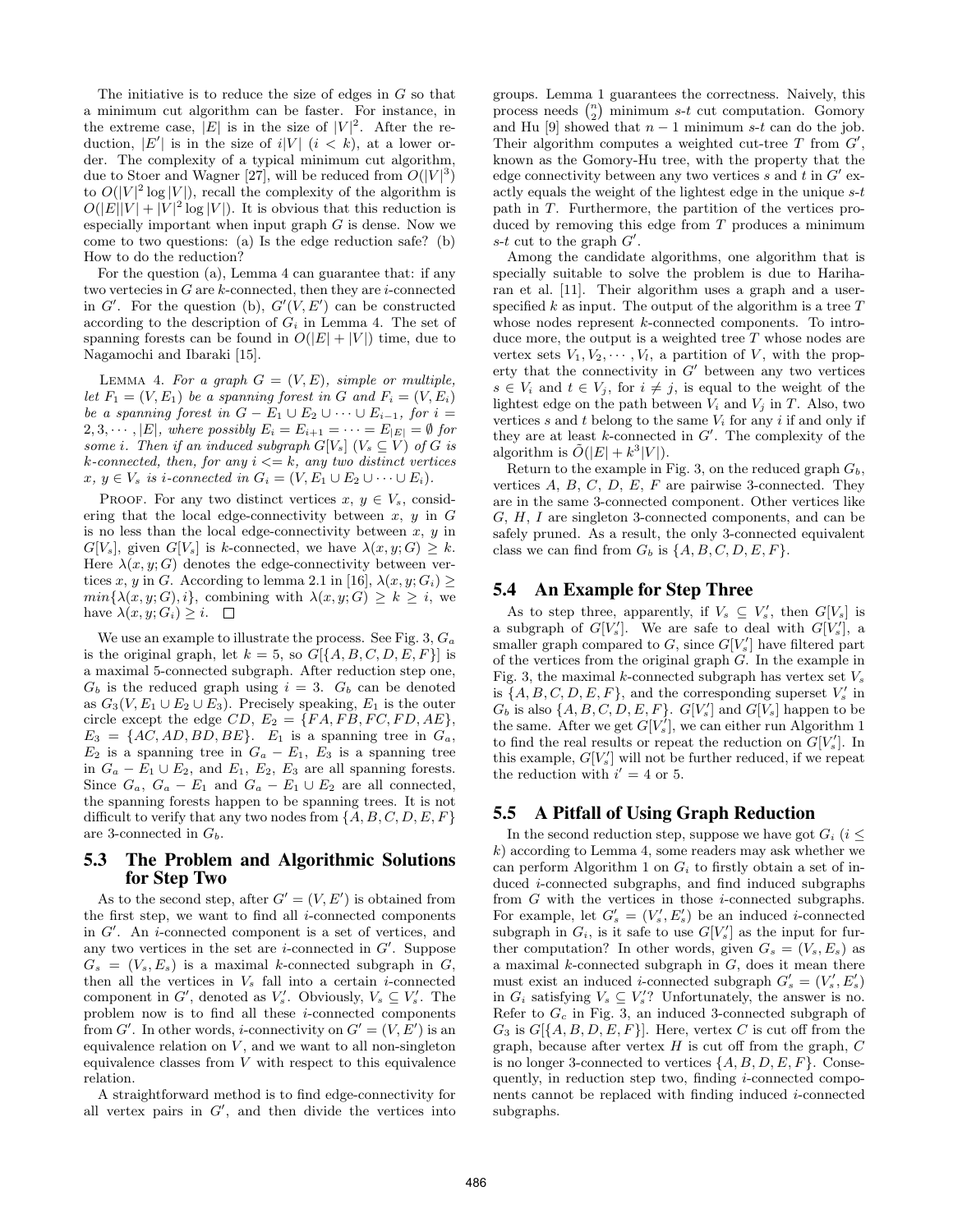# **6. CUT OPTIMIZATION**

Given a connected component, there are several cases<br>when we do not need to run a minimum cut algorithm on the connected component. We can tell whether the connected component is  $k$ -connected or not by inspecting its vertex<br>degrees. This can dramatically improve the algorithm perdegrees. This can dramatically improve the algorithm per-<br>formance. We first list the cases and then explain the rationale afterwards. Let  $G_1(V_1, E_1)$  be a connected component,  $\Delta(G_1), \delta(G_2)$  be the maximum and minimum vertex degree  $\Delta(G_1)$ ,  $\delta(G_1)$  be the maximum and minimum vertex degree in  $G_1$ , v be a vertex in  $G_1$ .

- 1. When  $G_1$  is simple and  $|V_1| \leq k$ , i.e. a connected component has no more than  $k$  vertices, the component does not have induced <sup>k</sup>-connected subgraphs, and hence can be disregarded.
- 2. When  $\Delta(G_1) < k$ , i.e. the maximum degree of the vertices in the connected component  $G_1$  is less than  $k$ , it reflects that the component does not have induced  $k$ -connected subgraphs.
- 3. If a vertex v in  $G_1$  has  $deg(v) < k$ , vertex v can be disregarded from the component.  $G_1[V_1 - \{v\}]$  may still have induced <sup>k</sup>-connected subgraphs.
- 4. If  $\delta(G_1) \geq k$ , and  $\delta(G_1) \geq \lfloor |V_1|/2 \rfloor$ , then the connected component  $G_1$  is k-connected. We do not need to apply the minimum cut algorithm on  $G_1$ .

We now explain the rationale behind those optimizations.

- For  $(1)$ , if component  $G_1$  is simple, in any induced subgraph  $G_s(V_s, E_s)$  from G, separating a node v from  $G_s$  requires to remove at most  $|V_s| - 1$  edges. (Here,  $|V_s| - 1 \leq |V_1| - 1 \leq k$ , because  $G_1$  is simple and  $|V_1| \leq k$ .) In other words, there exists a cut set  $E_{cut}$ for  $G_s$  with  $|E_{cut}| < k$ . As a result,  $\kappa(G_s) < k$ . There is no induced k-connected subgraph in  $G_1$ .
- As to (2), in any induced subgraph  $G_s(V_s, E_s)$ , separating a node  $v$  from  $G_s$  requires to remove at most  $\Delta(G_1)$  edges. Since  $\Delta(G_1) < k$ , we have  $\kappa(G_s) < k$  for a similar reason as (1). Note that (2) also holds for multiple graphs, if  $G_1$  is a simple graph, (1) is a special case of (2) special case of (2).
- For  $(3)$ , the rationale is obvious, removing v is a special light-weighted cut. light-weighted cut.
- Finally, (4) is supported by Theorem 1 in [5]. We rephrase the theorem as Lemma 5 for easy reference. According to Lemma 5 and  $\delta(G_1) \geq k$ , we know  $G_1$  is k-connected if the conditions in (4) are satisfied  $k$ -connected if the conditions in  $(4)$  are satisfied.

LEMMA 5. Let  $\delta(G)$  be minimum degree among all ver*tices in*  $G(V, E)$ *, if*  $\delta(G) \geq ||V|/2$ , then  $\kappa(G) = \delta(G)$ *.* 

All the above four optimizations are designed to avoid per-<br>forming the minimum cut algorithm in line 3 in Algorithm 1. Condition checks (e.g., checking  $|V_1| \leq k$ ,  $\Delta(G_1) < k$ ) and<br>variable maintenance (e.g., undating  $|V_1| \Delta(G_1) \delta(G_1)$ ) variable maintenance (e.g., updating |V<sub>1</sub>|,  $\Delta(G_1)$ ,  $\delta(G_1)$ ,  $deg(v)$  can be done together in  $O(|V| + |E|)$  time.<br>A careful reader may have found that it is not a must to

find a minimum cut in line 3 in Algorithm 1. *Any* cut  $E'_{cut}$ <br>with  $|E'_{-}| < k$  can be used to cut  $G_{z}$ , and guarantees the with  $|E'_{cut}| < k$  can be used to cut  $G_1$ , and guarantees the correctness of the algorithm. So what is a desirable min-cut correctness of the algorithm. So what is a desirable min-cut

# Algorithm  $3$  MinimumCut(G) **Description:** find a minimum cut for graph  $G$

| $\sim$ 0.000 $\mu$ 0.000 $\mu$ . The contribution of $\mu$ 0.000 $\mu$ |    |           |      |     |
|------------------------------------------------------------------------|----|-----------|------|-----|
| <b>Input:</b> a graph $G(V, E)$ ;                                      |    |           |      |     |
| Output:                                                                | a. | $min-cut$ | edge | set |
| $E_{cut}$                                                              |    |           |      |     |
| 1: initialize $E_{cut} = V$ ;                                          |    |           |      |     |
| 2: while $ V  > 1$ do                                                  |    |           |      |     |
| 3: $E'_{cut}$ = MinimumCutPhase(G);                                    |    |           |      |     |
| 4: if $ E_{cut}  >  E'_{cut} $ then                                    |    |           |      |     |
| 5: $E_{cut} = E'_{cut};$                                               |    |           |      |     |
| 6:<br>end if                                                           |    |           |      |     |
| 7: end while                                                           |    |           |      |     |
| 8: return $E_{cut}$                                                    |    |           |      |     |
|                                                                        |    |           |      |     |

| Algorithm 4 Minimum $CutPhase(G)$                               |     |               |              |    |
|-----------------------------------------------------------------|-----|---------------|--------------|----|
| <b>Description:</b> find an s-t cut and merge two vertices      |     |               |              |    |
| <b>Input:</b> a graph $G(V, E)$                                 |     |               |              |    |
| Output:                                                         | the | $_{\rm edge}$ | set incident | οn |
| $v_{last}$                                                      |     |               |              |    |
| 1: randomly choose a vertex v, and let $A = \{v\};$             |     |               |              |    |
| 2: while $A \neq V$ do                                          |     |               |              |    |
| 3: add into A the most tightly connected vertex from $V$ ;      |     |               |              |    |
| $4:$ end while                                                  |     |               |              |    |
| 5: merging the last two vertices added into $A$ ;               |     |               |              |    |
| 6: return the edge set $E'_{cut}$ between the last added vertex |     |               |              |    |
| $v_{last}$ and the rest vertices $V - \{v_{last}\};$            |     |               |              |    |

algorithm for our problem then? We suggest the minimum cut algorithm due to Stoer and Wagner [27], denoted by the SW algorithm, which provides an early-stop property, and is also reasonably efficient and easy to implement.

We give the SW algorithm in Algorithm 3 and 4 and introduce it briefly. Algorithm 3 is the outer loop, runs  $|V| - 1$ <br>times, because after each loop.  $|V|$  will be decreased by 1 times, because after each loop,  $|V|$  will be decreased by 1, for the reason that two vertices are merged into one after each loop (see line 5 in Algorithm 4). In each loop from line 2 to line 8 in Algorithm 3, it finds a new min-cut for the current graph (line 3), and compares with the current cut. A smaller cut will be recorded. At the end of this algorithm, the recorded cut will be the minimum cut. The key steps are in Algorithm 4. It first selects a seed vertex, and repeatedly take out other vertices from  $|V|$  to join the seed vertex. In each round the vertex having the highest connectivity with the seed set is selected and removed from |V|. In the end,<br>the cut of the phase is the edge set  $F'$ , between the last the cut of the phase is the edge set  $E'_{c}$ <br>added vertex  $v_{c}$ , and the rest vertices the cut of the phase is the edge set  $E_{cut}$  between the last<br>added vertex  $v_{last}$  and the rest vertices  $V - \{v_{last}\}$ . The last<br>two vertices added into the seed set will be merged before two vertices added into the seed set will be merged before the current procedure return to the main loop.

The SW algorithm solves the minimum cut problem us- $T_{\text{max}} |V| - 1$  minimum s-t cut computations. A s-t cut is the minimum cut for graph  $G$ , which can separate vertex s t minimum cut for graph  $G$ , which can separate vertex  $s$ ,  $t$  into two different connected components. The global minimum cut is the lowest value among the  $|V| - 1$  s-t cuts.<br>Return to our problem if any E among these  $|V| - 1$  cuts. Return to our problem, if any  $E_c$  among these  $|V| - 1$  cuts satisfying  $|E_c| < k$ , we can stop finding other s-t cuts on  $G_1$ and separate  $G_1$  into two connected components safely using  $E_c$ . We refer this property as early-stop property. Furthermore, the SW algorithm has good theoretical complexity at  $O(|E||V| + |V|^2 \log |V|)$ . It is not a flow-based algorithm, and is easy to implement.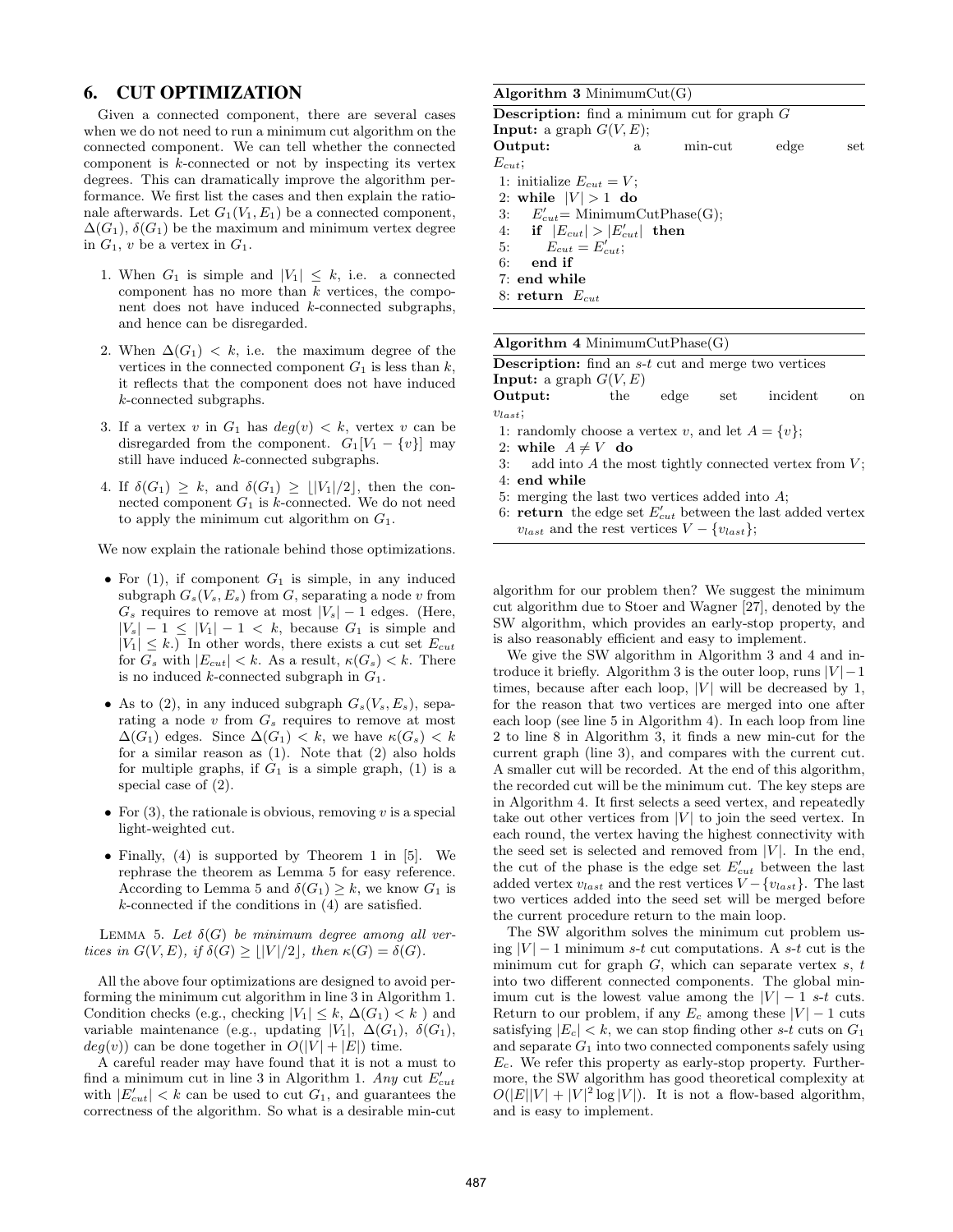**Input:** a graph  $G$ , connectivity threshold  $k$ ;

Output: a set of maximal <sup>k</sup>-connected subgraphs R;

- 1: if there are maximal  $k'$ -connected subgraphs,  $k' \in$ <br> $\{k, \ldots, k\}$  then  ${k_1, ..., k_n}$  then
- 2: let  $\underline{k} = \max_{i \in [1,n]} \{k_i | k_i < k\}$ ;
- 3: set the maximal  $k$ -connected subgraphs as  $R_0$ , the initial set of connected components;
- 4: let  $\overline{k} = \min_{i \in [1,n]} \{k_i | k_i > k\}$ ;
- 5: set the maximal  $\overline{k}$ -connected subgraphs as initially discovered k-connected subgraphs  $V_0$ ;
- 
- 6: **else**<br>7: use the heuristic method in Section 4.2.2 to find a few  $k$ -connected subgraphs  $V_0$ ;<br>8. end if
- 8: end if
- 9: expand  $V_0$  to find larger *k*-connected subgraphs according to Section 4.2.3:
- ing to the section 4.2.3; in the Section 4.2.3;  $V_0$ ;<br>11: perform edge reduction to  $R_0$ ;
- 11: perform edge reduction to  $R_0$ ;
- 12: **for** each component  $G_1(V_1, E_1)$  ( $|V_1| \neq 1$ ) in  $R_0$  **do** 13: **if**  $G_1$  can be pruned without evaluating minimum
- if  $G_1$  can be pruned without evaluating minimum cut then
- 14:  $R_0 := R_0 \{G_1\};$ <br>15: **else**
- 
- 15:  $else$ <br>16:  $if$ if there exists any cut (not necessarily a minimum cut) with cutset  $E_{cut}$  satisfying  $|E_{cut}| < k$  then
- 17: cut  $G_1$  into  $G_2$ ,  $G_3$  by removing  $E_{cut}$ ;<br>18:  $R_0 := R_0 \cup \{G_2, G_3\} \{G_1\};$
- 18:  $R_0 := R_0 \cup \{G_2, G_3\} \{G_1\};$ <br>19: **else**
- 
- 19: else<br>
20:  $R$ 20:  $R := R \cup \{G_1\};$ <br>21: end if
- 21: end if<br>  $22:$  end if
- $22:$  end if<br> $23:$  end for
- $23:$  end for<br> $24:$  return
- 24: return  $R$ :

Finally, we give a combined algorithm in Algorithm 5 to incorporate all speed-up techniques in an overall framework. In Algorithm 5, we restrict ourselves to apply each reduction technique once. The order of the reduction techniques is carefully organized. However, we need to stress that Algorithm 5 is not the only acceptable solution. Each reduction technique may be applied multiple times and the order of some reduction techniques can be exchanged. For example, cut pruning check can be applied every time after a connected component is updated. We can also perform vertex reduction using available  $k$ -connected subgraphs first,<br>and then expanding the resulting contracted vertices. Apand then expanding the resulting contracted vertices. Apparently, it is difficult to give an optimal algorithm that best organizes the speed-up techniques, because the effect of speed-up techniques is data-dependent. Nevertheless, Algorithm 5 is still valuable to provide a guideline on how to combine all the speed-up techniques in one framework. combine all the speed-up techniques in one framework.

#### **7. EXPERIMENTS**

In this section, we report the performance of the basic algorithm and the performance of applying different speed-up techniques on top of the basic algorithm. The results show that the speed-up techniques can improve the performance that the speed-up techniques can improve the performance significantly. All experiments are done on a desktop with

Table 1: Datasets

|                       | vertices | edges  | avg degree |
|-----------------------|----------|--------|------------|
| Gnutella P2P network  | 6301     | 20777  | 3.30       |
| Collaboration network | 5242     | 28980  | 5.53       |
| Epinions network      | 75879    | 508837 | 6.71       |

 $PAM$  The operating system is Windows  $XP$  and code is RAMAR THE operating system is Windows III, and code is written in Java.

#### **7.1 Datasets**

We use three datasets to test the algorithms, Epinions social network (soc-Epinions1) [20], Arxiv GR-QC collaboration network (ca-GrQc) [13], and Gnutella peer-to-peer network (p2p-Gnutella 08) [21]. Epinions social network is a who-trust-whom online social network of a general consumer review site (www.Epinions.com). Members of the site decide whether to trust each other. Arxiv GR-QC (General Relativity and Quantum Cosmology) collaboration network is from the e-print arXiv and it covers scientific collaborations between authors according to papers submitted to General Relativity and Quantum Cosmology category. Papers are from January 1993 to April 2003. Gnutella peer-to-peer network data is a snapshot of peer-to-peer file-sharing network in August 8, 2002. All the above datasets are in Stanford Large Network Dataset Collection<sup>3</sup>. We give the details of<br>each dataset in terms of number of vertices edges and aveach dataset in terms of number of vertices, edges, and aveach dataset in terms of number of vertices, edges, and average degrees in Table 1.

#### **7.2 Effect of Cut Pruning**

In this section, we report the effect of cut pruning (intro-<br>duced in Section 6) solely without applying vertex reduction and edge reduction. Fig. 4 shows the result. We compare the basic approach (Naive) and the basic approach with cut pruning (NaiPru) on p2p network data and collaboration network data. On both datasets, the pure basic algorithm is rather slow, while after cut pruning, the performance is improved dramatically. When k becomes larger, the perfor-<br>mance of NaiPru is improving as well. The reason is that when k is larger, more connected components can be pruned.<br>In the following experiments, cut pruning is applied by de-In the following experiments, cut pruning is applied by default so that the baseline approach is not too slow. Cut fault so that the baseline approach is not too slow. Cut pruning is orthogonal to vertex reduction and edge reduc-

#### **7.3 Effect of Vertex Reduction**

In this section, we report the effect of vertex reduction.<br>We test the result on two relatively large datasets collaboration network and Epinions network. Four variant approaches using vertex reduction are tested and compared with the NaiPru approach. Table 2 gives the details of the approaches. Fig. 5 shows the experiment results. On collaboration network data, all four approaches have improved the performance significantly (note that the y-axis is in logarithmic scale, so looks not that impressive). Most of the time, expanding process can further improve the performance, especially when k is not large, because it is likely to find larger<br>k-connected subgraphs using expansion. When k is large  $k$ -connected subgraphs using expansion. When  $k$  is large,

<sup>3</sup> $\mathbf{r}$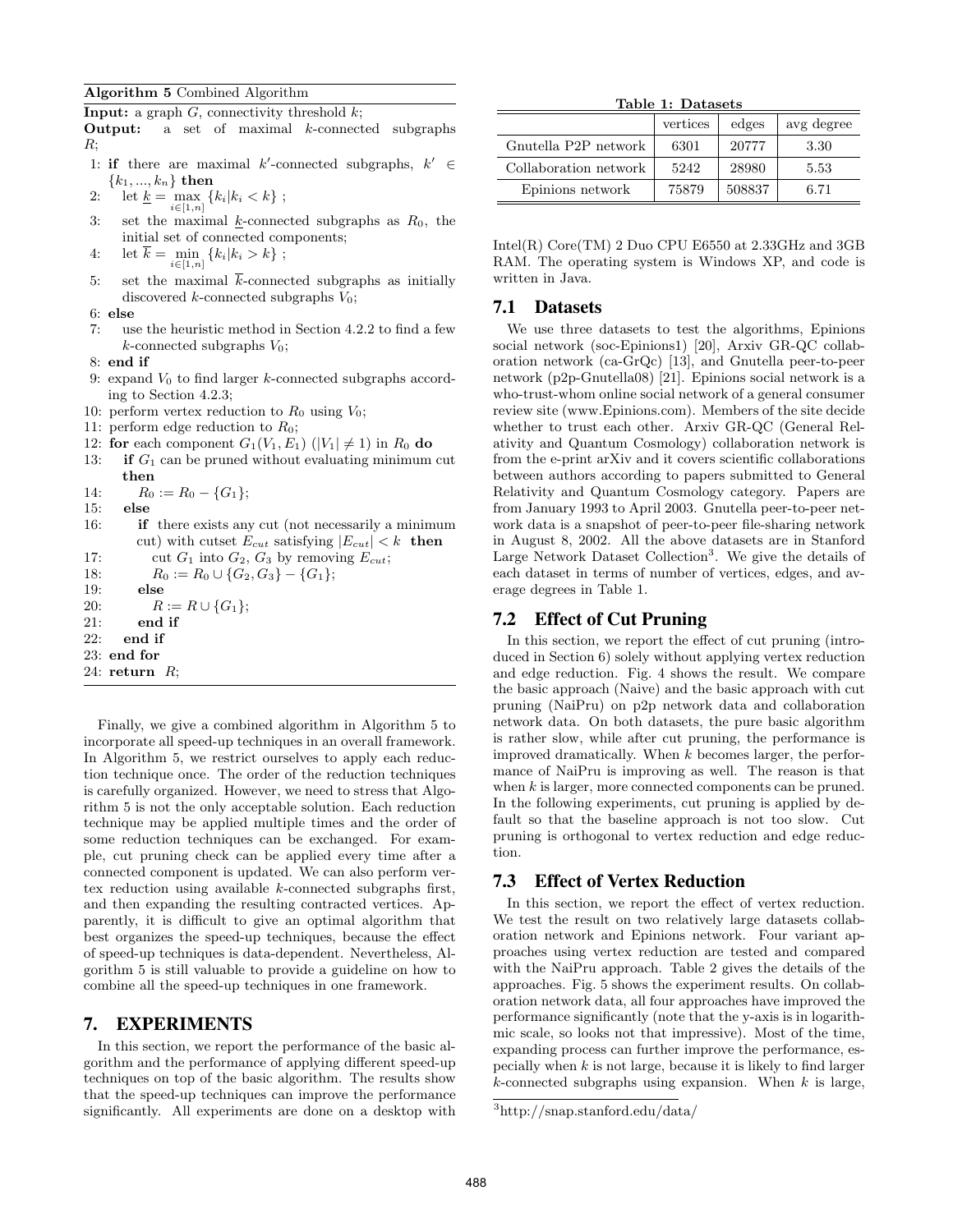



|  |  | Table 2: The Meanings of the Approaches |
|--|--|-----------------------------------------|
|  |  |                                         |

| HeuOly  | use only the heuristic method in Section 4.2.2  |
|---------|-------------------------------------------------|
|         | to find a number of $k$ -connected subgraphs,   |
|         | and then do vertex reduction using              |
|         | these subgraphs;                                |
| HeuExp  | use the heuristic method in Section 4.2.2       |
|         | and the expanding method in Section 4.2.3 to    |
|         | find a number of $k$ -connected subgraphs, and  |
|         | then do vertex reduction                        |
| ViewOly | use only the materialized views (Section 4.2.1) |
|         | to find a number of $k$ -connected subgraphs,   |
|         | and then do vertex reduction using              |
|         | these views;                                    |
| ViewExp | use the the materialized views (Section 4.2.1)  |
|         | together with the expanding method              |
|         | in Section 4.2.3                                |
|         |                                                 |

e.g.,  $k = 25$ , the NaiPru approach is also acceptable, while the vertex reduction effect is not obvious. The reason is that the resulting connected components are already of a small size. On Epinions network data, the expanding process is always effective. The reason is that edges of Epinions network are not evenly distributed. There exists a large cluster, and thus it is very likely to find a larger k-connected subgraph<br>by expanding a k-connected subgraph  $(k' \ge k)$ by expanding a  $k'$ -connected subgraph  $(k' > k)$ .

#### **7.4 Effect of Edge Reduction**

In this section, we test the effectiveness of edge reduc-<br>tion. As mentioned in Section 5, we can reduce edge iteratively. However, the iteration steps should not be too many, otherwise extra cost will overwhelm the inherent subgraph discovery cost. We compare three approaches with NaiPru, denoted as Edge1, Edge2 and Edge3. Edge1 preforms edge reduction once. Edge2 reduces the graph using a  $k'$   $(k' < k)$ <br>firstly and then k. To generalize the case we set  $k' = k/2$ firstly, and then k. To generalize the case, we set  $k' = k/2$ .<br>Similarly Edge3 reduces the graph in three steps  $k/3$ ,  $2k/3$ . Similarly, Edge3 reduces the graph in three steps,  $k/3$ ,  $2k/3$ and then k. Unlike vertex reduction, we did not test  $k = 6$ for the collaboration network, neither  $k = 25$  for the Epinions network. We want to test the case when  $k$  is enough large so that approach Edge3 makes sense. From Fig. 6, we

speed-up choice; when  $k = 20$ , Edge2 is slightly better than<br>Edge1. The reason may be that the first step  $k/3$  can effec-Edge1. The reason may be that the first step  $k/3$  can effectively reduce the size of the graph. For all  $k$ 's, Edge3 is the worst choice, even worse than ignoring edge reduction. This confirms that too much edge reduction is even more expensive. On the Epinions data, the result is similar. Edge1 is  $\frac{1}{2}$  is similar than the other approaches always better than the other approaches. The other approaches  $\mathbf{r}_1$ 







(b) Epinions Social Network

Figure 6: Edge Reduction

#### **7.5 Effect of All Speed-up Techniques**

In this section, we report the effect of all the combined speed-up techniques. The BasicOpt approach in this section stands for an approach after applying both vertex reduction and edge reduction on top of the NaiPru method. As to vertex reduction, if there is no materialized views, HeuExp will  $\frac{1}{2}$  reduction, if there is no materialized views, Heu $\frac{1}{2}$  will be used to achieve the largest reduction probability: other be used to achieve the largest reduction probability; oth-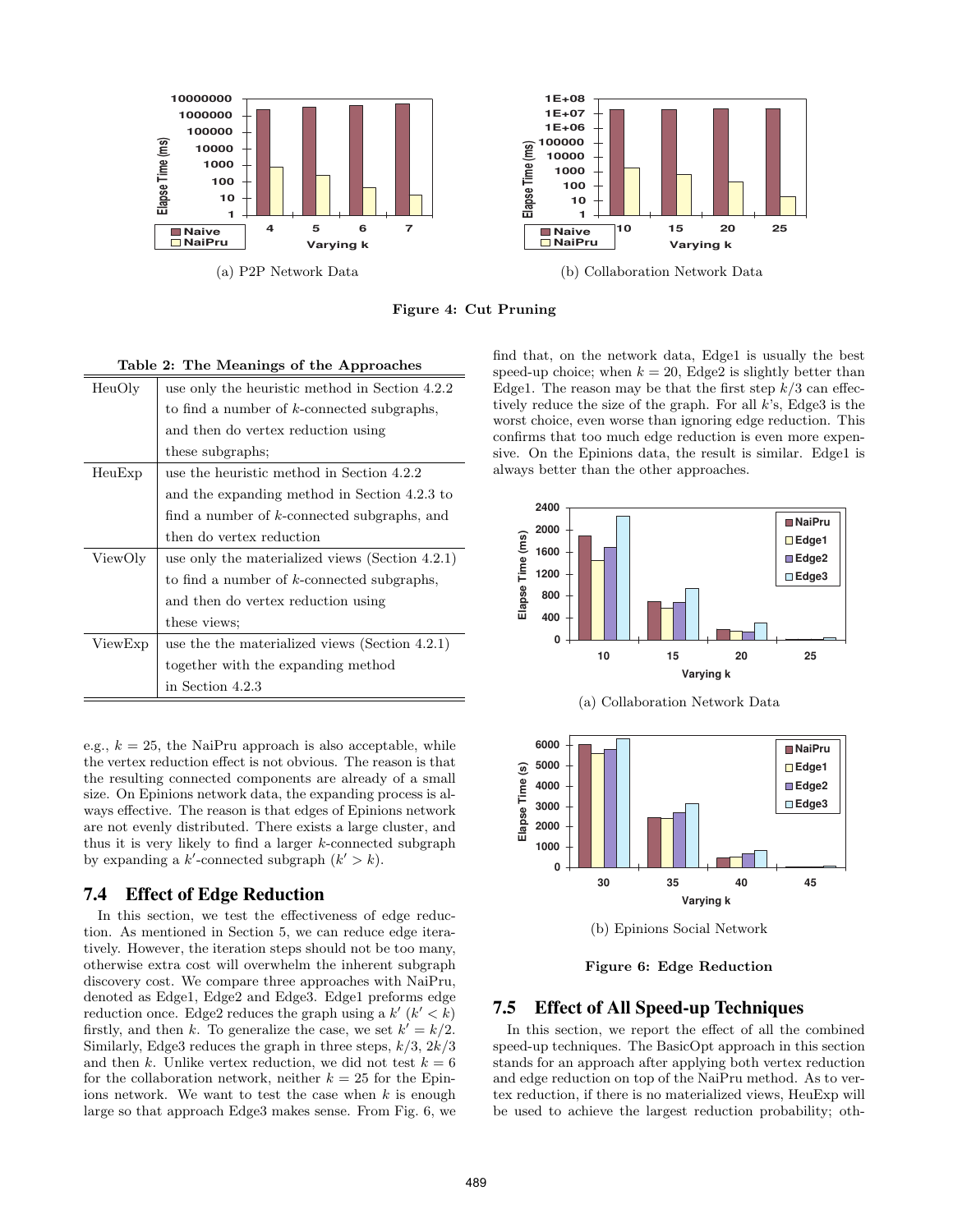

Figure 5: Vertex Reduction

erwise ViewExp will be used to use materialized views to in BasicOpt, because most of time, one edge-reduction iteration is the best, though sometimes not as good as twice. On both collaboration network data and Epinions social network data, the BasicOpt approach is up to 10 times faster than the NaiPru approach. Further combining with Fig. 4, BasicOpt is better than the Naive approach in order of mag- $\mathbf{B}$ 



(b) Epinions Social Network

Figure 7: The Combined Effect

#### **8. RELATED WORK**

Graph connectivity is a fundamental subject in graph theory. Graph connectivity is closely related to minimum cut, since the minimum cut gives the graph connectivity. A large number of have been done on the design of minimum-cut alnumber of have been done on the design of minimum-cut al-<br>gorithm [10-15-97] - However these works focus on the gorithm  $[-0, -0, -1]$ . However, these works focus on the

global connectivity, i.e. the connectivity of the whole graph, while, in this paper, we aim to find a subgraph with connectivity guarantee. The most similar work to ours is  $[11]$ , where an algorithm is given to find all pairs of vertices, each of which has a connectivity no less than  $k$ , but again, the connectivity is defined on the global graph, not constrained connectivity is defined on the global graph, not constrained<br>on a local subgraph. In other works, Yan et al. [29] proposed to find frequent connected subgraphs from a large graph and connectivity is a constraint. Skygraph  $[18]$  proposed to find all maximal connected subgraphs from a given graph. It does not have the  $k$ -edge-connected requirement, and hance algorithms are in a progressive manner and canand hence algorithms are in a progressive manner and can-<br>not be adapted to our problem. Karypis and Kumar [12] developed a coarsening heuristic for a large graph. The aim is to reduce the input graph scale, similar to our graph reduction, but the techniques are different. Finally, in presence of many deterministic min-cut algorithms, Chekuri et al. [6] showed the algorithms in  $[10]$  and  $[15]$  are fast in practice, and may be good candidates to resort to.

On the other hand, works on extracting subgraphs from a given graph can be divided into two categories: explicit and implicit. In explicit works, such as, quasi-clique [30, 1], k-core [24], k-plex [23], a structure with certain property<br>is predefined and then the rest work is to design efficient is predefined, and then the rest work is to design efficient algorithms to discover all the subgraphs with the structure requirement. In implicit works, some propose objective functions first, such as modularly [17], normalized cut [25], and then partition the graph into a number of parts, here a good partition usually maximizes or minimizes the objective functions; Some works define neighbourhood distance, such as propinguity  $[31]$ , structure closeness  $[28]$ , and then group nearby nodes within a distance threshold around a given node to form a group; Some borrow the idea of Markov Clustering [22, 19] to repeat *random walk* for a few rounds<br>until self-organized clusters turn up. Different from the implicit models, the maximal  $k$ -connected subgraphs we aim-<br>to find is explicitly defined to find is explicitly defined.

#### **9. CONCLUSIONS AND FUTURE WORK**

In this paper, we have discussed how to find maximal k-<br>edge-connected subgraphs from large graphs. We have proposed a basic cut-based approach and develop several important speed-up techniques: vertex reduction, edge reduction and optimizing the cut algorithm. We have conducted exand optimizing the cat algorithm. We have conducted in tensive experiments to test the performance of the speed-up